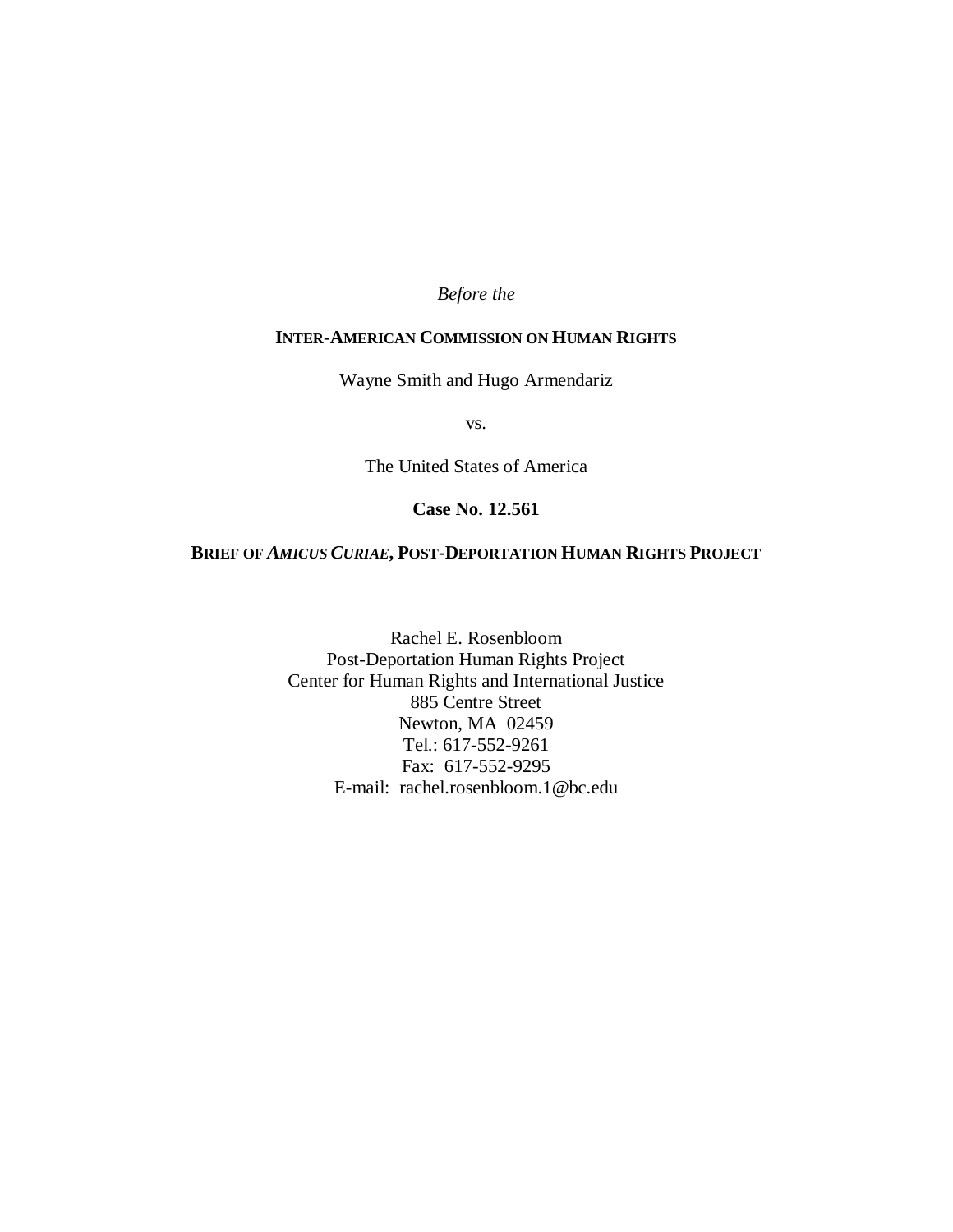# **TABLE OF CONTENTS**

| I.  |                                                                                                                                                     |
|-----|-----------------------------------------------------------------------------------------------------------------------------------------------------|
| П.  |                                                                                                                                                     |
| Ш.  |                                                                                                                                                     |
|     |                                                                                                                                                     |
|     |                                                                                                                                                     |
|     |                                                                                                                                                     |
|     |                                                                                                                                                     |
|     |                                                                                                                                                     |
|     |                                                                                                                                                     |
|     |                                                                                                                                                     |
|     |                                                                                                                                                     |
|     |                                                                                                                                                     |
|     |                                                                                                                                                     |
|     |                                                                                                                                                     |
|     |                                                                                                                                                     |
| IV. |                                                                                                                                                     |
|     | A. Mandatory Deportation of Juvenile Offenders Violates Their Right to<br>Special Protection and Aid to Children (Art. VII)14                       |
|     | <b>B. Mandatory Deportation of International Adoptees Violates Their Rights</b><br>to Protection Against Abusive Attacks on Private and Family Life |
| V.  | $CONCLUSION 23$                                                                                                                                     |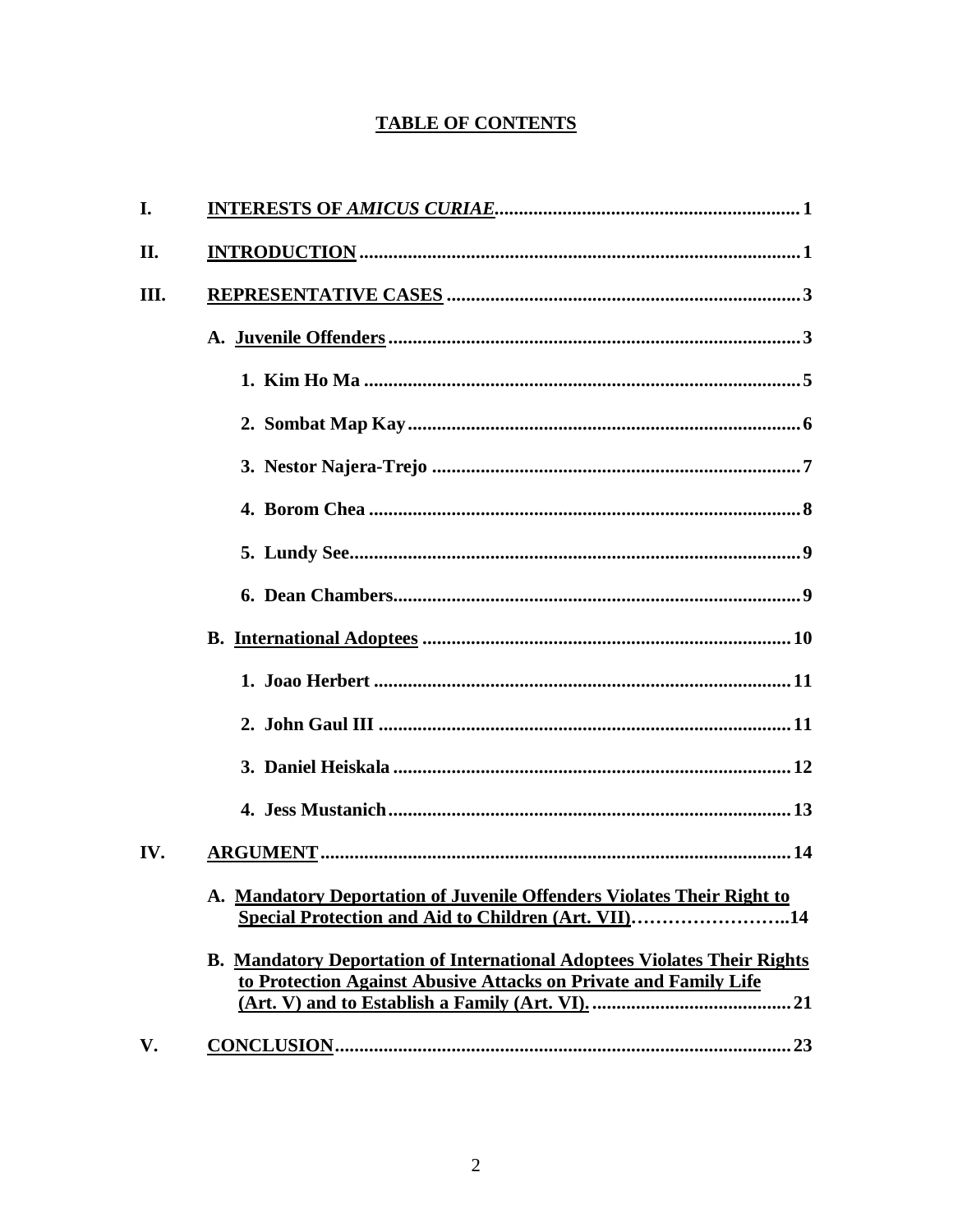# **I. INTERESTS OF** *AMICUS CURIAE*

The Post-Deportation Human Rights Project ("PDHRP"), based at the Center for Human Rights and International Justice at Boston College, provides representation to individuals who have been deported from the United States; investigates the effects of harsh deportation policies on families and communities; and advocates, in collaboration with communities, for fundamental changes that will introduce legal predictability, proportionality, compassion, and respect for family unity into U.S. immigration law and policy. The PDHRP has a direct interest in ensuring that noncitizens in deportation proceedings have an opportunity to petition for discretionary relief from deportation based on family ties and other relevant factors.

#### **II. INTRODUCTION**

The petitioners in this action, Wayne Smith and Hugo Armendariz, are representative of hundreds of thousands of longtime legal residents of the United States who have been torn from their families and communities, without the opportunity to petition for humanitarian relief. The Antiterrorism and Effective Death Penalty Act of 1996<sup>1</sup> ("AEPDA") and the Illegal Immigration and Immigrant Responsibility Act of 1996<sup>2</sup> ("IIRIRA") drastically expanded the range of criminal convictions that result in mandatory deportation; eliminated a humanitarian waiver known as "212(c) relief," which had allowed longtime residents to obtain a waiver of deportation based on family

<sup>&</sup>lt;sup>1</sup> Pub. L. No. 104-132, 110 Stat. 1214 (1996).<br><sup>2</sup> Pub. L. No. 104-208, 110 Stat. 3009 (1996).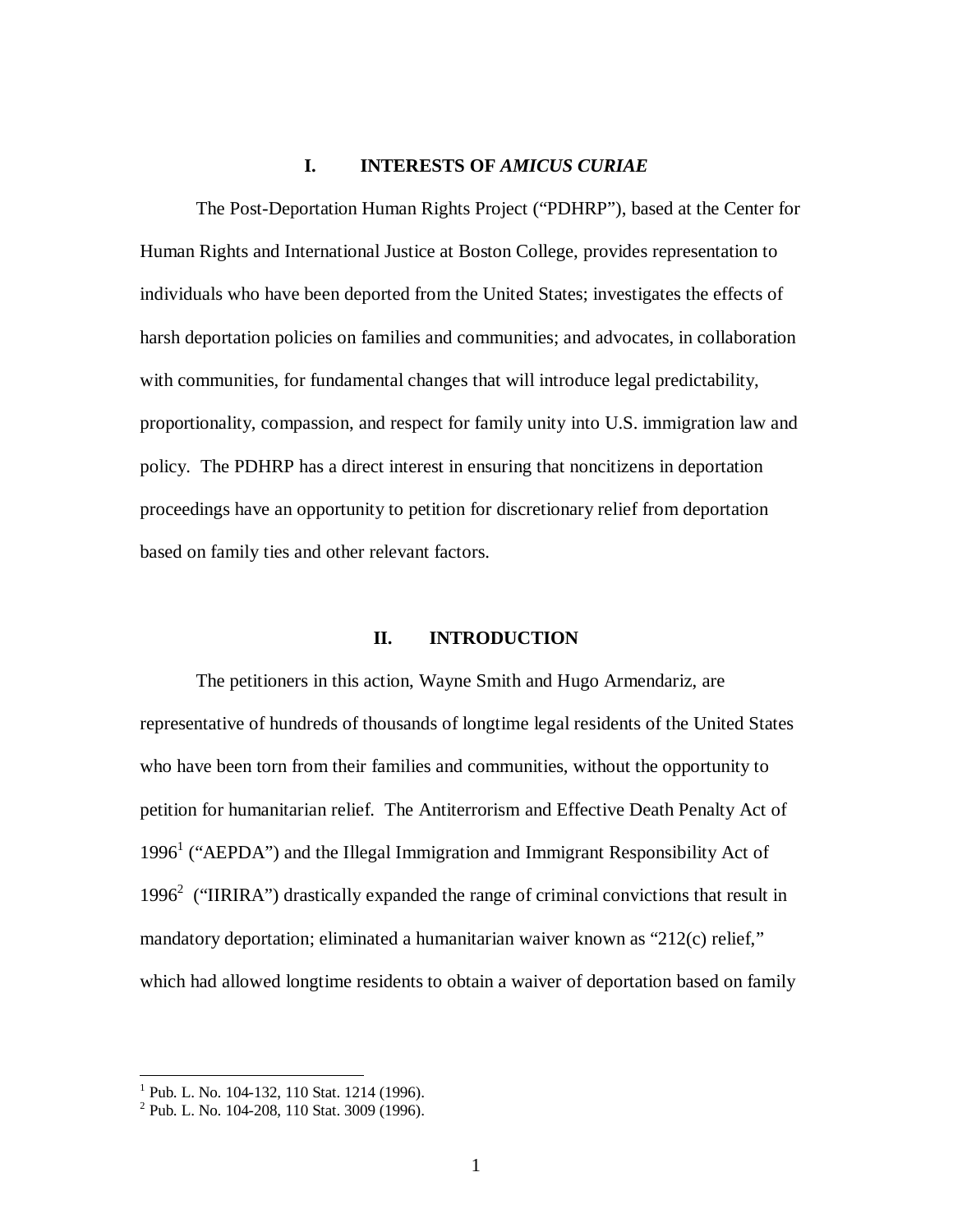ties and other factors;<sup>3</sup> established a lifetime bar on re-immigrating to the United States for any noncitizens deported on the basis of an "aggravated felony" conviction;<sup>4</sup> and severely curtailed judicial review of deportation proceedings for those deported on the basis of criminal convictions. 5 Since 1997, over 150,000 individuals have been put in removal proceedings as "aggravated felons."<sup>6</sup>

Like Mr. Smith and Mr. Armendariz, many of those who have been ordered deported without any individualized assessment of their circumstances are parents who are forced to make an excruciating choice: either to endure lifelong separation from their children, or to uproot their children from the United States and subject them to difficult and often dangerous conditions abroad. Others who have been ordered deported under the 1996 laws are barely past childhood themselves: young people just taking their first steps into adulthood, who are banished for life from their families and communities because of crimes they committed as teenagers.

The mandatory deportation of long-time U.S. residents without regard to their individual circumstances implicates many of the rights enshrined in the American Declaration of the Rights and Duties of Man ("American Declaration").<sup>7</sup> This brief

<sup>&</sup>lt;sup>3</sup> This provision, codified at former 8 U.S.C. § 1182(c), allowed a lawful permanent resident who had resided in the U.S. for at least seven years, and had not been convicted of an "aggravated felony" for a term of imprisonment of more than five years, to be granted a discretionary waiver of deportation based on a balancing of equities.

<sup>&</sup>lt;sup>4</sup> The term "aggravated felony" was expanded dramatically in 1996 to include many minor and non-violent criminal infractions. See 8 U.S.C. § 1101(a)(43).

<sup>5</sup> See 8 U.S.C. § 1252(a)(2)(C); Lenni B. Benson, "The New World of Judicial Review of Removal Orders," Georgetown Immigration Law Journal, Vol. 12, p. 233 (1998). Congress partially restored judicial review through the REAL ID Act of 2005, Pub. L. No. 109-13, 119 Stat. 231, Division B (2005). See 8 U.S.C. § 1252(a)(2)(D).

<sup>6</sup> Transactional Records Access Clearinghouse Immigration Report, "How Often Is the Aggravated Felony Statute Used?" (2006), available at <http://trac.syr.edu/immigration/reports/158> (attached as Exhibit A).  $<sup>7</sup>$  As addressed in Petitioners' Final Observations Regarding the Merits of the Case, mandatory deportation</sup>

laws violate Articles XVIII (right to a fair trial), XXVI (right to due process of law), V (right to protection against abusive attacks on family life), VI (right to establish a family), and VII (right to protection for mothers and children).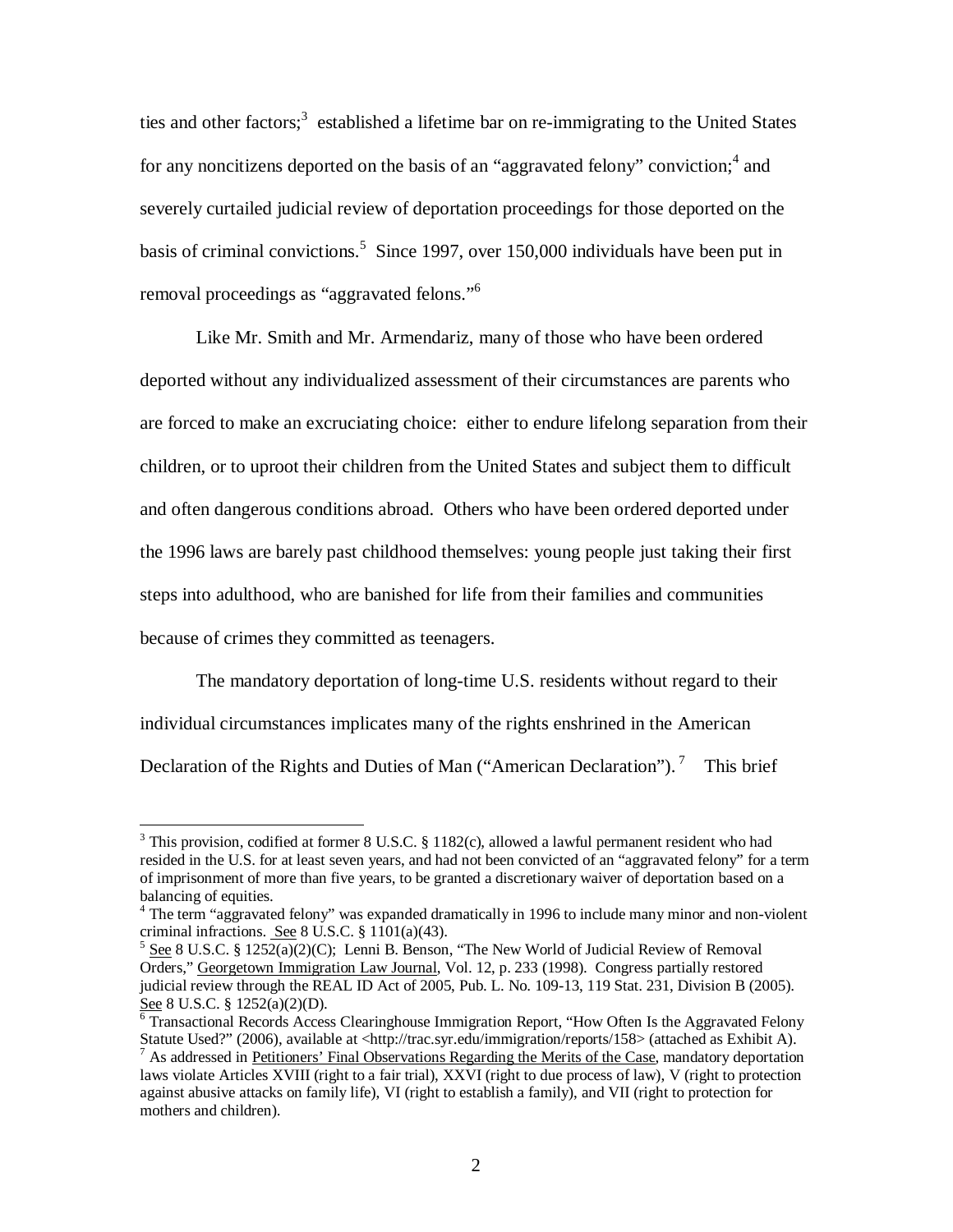focuses in particular on the violation of Article VII (right to protection for mothers and children) with regard to juvenile offenders, and the violation of Articles V (right to protection against abusive attacks on family life) and VI (right to establish a family) with regard to international adoptees.

# **III. BACKGROUND FACTS AND REPRESENTATIVE CASES**

# **A. Juvenile Offenders**

Although a juvenile delinquency adjudication is not grounds for deportation under the Immigration and Nationality Act,<sup>8</sup> a juvenile who is sentenced as an adult in criminal court is subject to deportation if convicted of a deportable offense.<sup>9</sup>

Studies have shown that immigrants are, in general, less likely to commit crimes than native-born Americans.<sup>10</sup> However, those who come to the United States as young children, and grow up facing poverty and discrimination, fall prey to many of the same social forces that push other American youth into criminal activity.<sup>11</sup>

This phenomenon can be seen among young people who came to the United States as refugees from the "killing fields" of Cambodia and resettled in the United States. It is estimated that between 1.7 and three million people were killed in Cambodia

<http://www.migrationinformation.org/Feature/display.cfm?id=403> (attached as Exhibit B).

<sup>8</sup> See Matter of Ramirez-Rivero, 18 I. & N. Dec. 135 (BIA 1981); Matter of C.M., 5 I. & N. Dec. 327 (BIA 1953).

 $^9$  <u>See Morasch v. INS</u>, 363 F.2d 30 (9<sup>th</sup> Cir. 1966); INA § 237(a)(2), 8 U.S.C. § 1227(a)(2).

<sup>&</sup>lt;sup>10</sup> See Rubén G. Rumbaut, Roberto G. Gonzales, Golnaz Komaie, and Charlie V. Morgan, Debunking the Myth of Immigrant Criminality: Imprisonment Among First-and Second-Generation Young Men, Migration Policy Institute, June 1, 2006, available at

<sup>&</sup>lt;sup>11</sup> See Eyal Press, "Do Immigrants Make Us Safer?" New York Times, Dec. 3, 2006 (citing study by sociologists Alejandro Portes and Ruben G. Rumbaut that concludes that "[t]he learning of new cultural patterns and entry into American social circles does not lead in these cases to upward mobility but to exactly the opposite," a process of "downward assimilation.").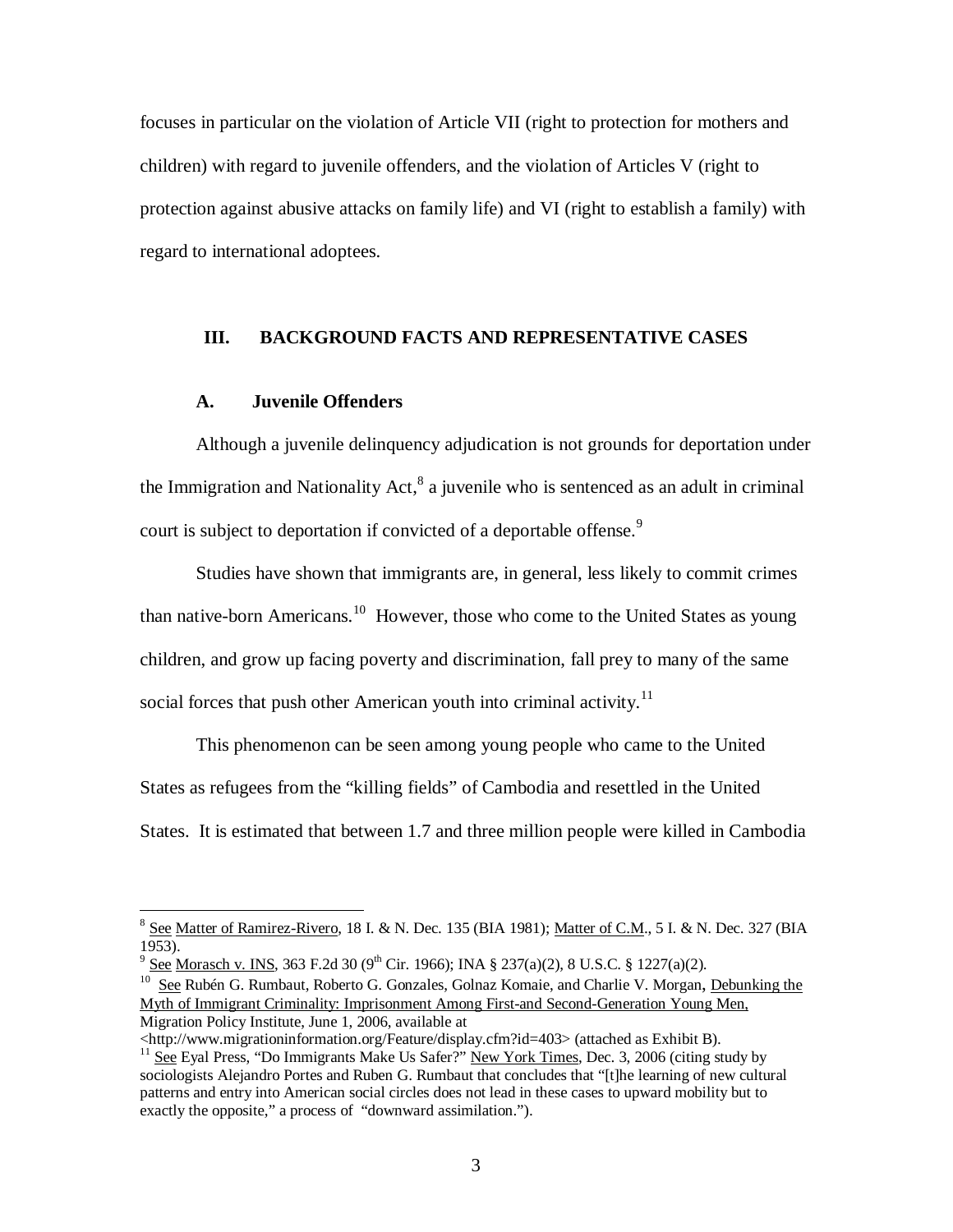under the Khmer Rouge, out of a population of 7.3 million.<sup>12</sup> Cambodian refugees fleeing the genocide received minimal institutional guidance upon their arrival in the United States, due to the absence of Khmer speakers at schools, clinics, and job centers, and have suffered from very high rates of poverty and unemployment.<sup>13</sup> Many of the Cambodian children resettled in the United States were exposed to little formal education in Cambodia or in refugee camps, which put them behind their peers when they arrived in U.S. schools.<sup>14</sup> These children were forced to navigate their new surroundings – often in bleak, poverty-stricken neighborhoods that offered few opportunities for youth – with minimal assistance from their parents, who spoke little English and were still suffering from the trauma they experienced in Cambodia.<sup>15</sup>

Under these trying circumstances, many Southeast Asian youth have turned to gang membership for support. Gangs initially formed for protection after many Cambodians were picked on by other racial and ethnic groups, and some later turned to criminal activity for economic gain. 16

<sup>&</sup>lt;sup>12</sup> U.S. Dep't of State, Background Note: Cambodia, available at <http://www.state.gov/r/pa/ei/bgn/2732.htm> .

<sup>&</sup>lt;sup>13</sup> See Gary Kar-Chuen Chow, "Exiled Once Again: Consequences of the Congressional Expansion of Deportable Offenses on the Southeast Asian Refugee Community," Asian Law Journal Vol. 12 (April 2005), at 111, 115; Deborah Sontag, "In a Homeland Far From Home," New York Times, Nov. 16, 2003 (attached as Exhibit C).

<sup>14</sup> See Bill Ong Hing, "Deporting Cambodian Refugees: Justice Denied?" Crime and Delinquency, Vol. 51. No. 2 (April 2005), at 275-76; Sontag, supra note 13.

 $15$  A 2005 study of 586 adult refugees from Cambodia living in California found that every single respondent had been exposed to trauma before coming to the U.S., with 99% having experienced neardeath due to starvation and 90% having had a family member or close friend murdered. The study found that two decades after their arrival in the United States, 62% of respondents still suffered from posttraumatic stress disorder, and 51% from depression. Grant N. Marshall et. al., "Mental Health of Cambodian Refugees Two Decades After Resettlement in the United States," Journal of the American Medical Association Vol. 294, pp 571-579 (2005) (attached as Exhibit D).

<sup>16</sup> See Chow, supra note 13, at 120-22.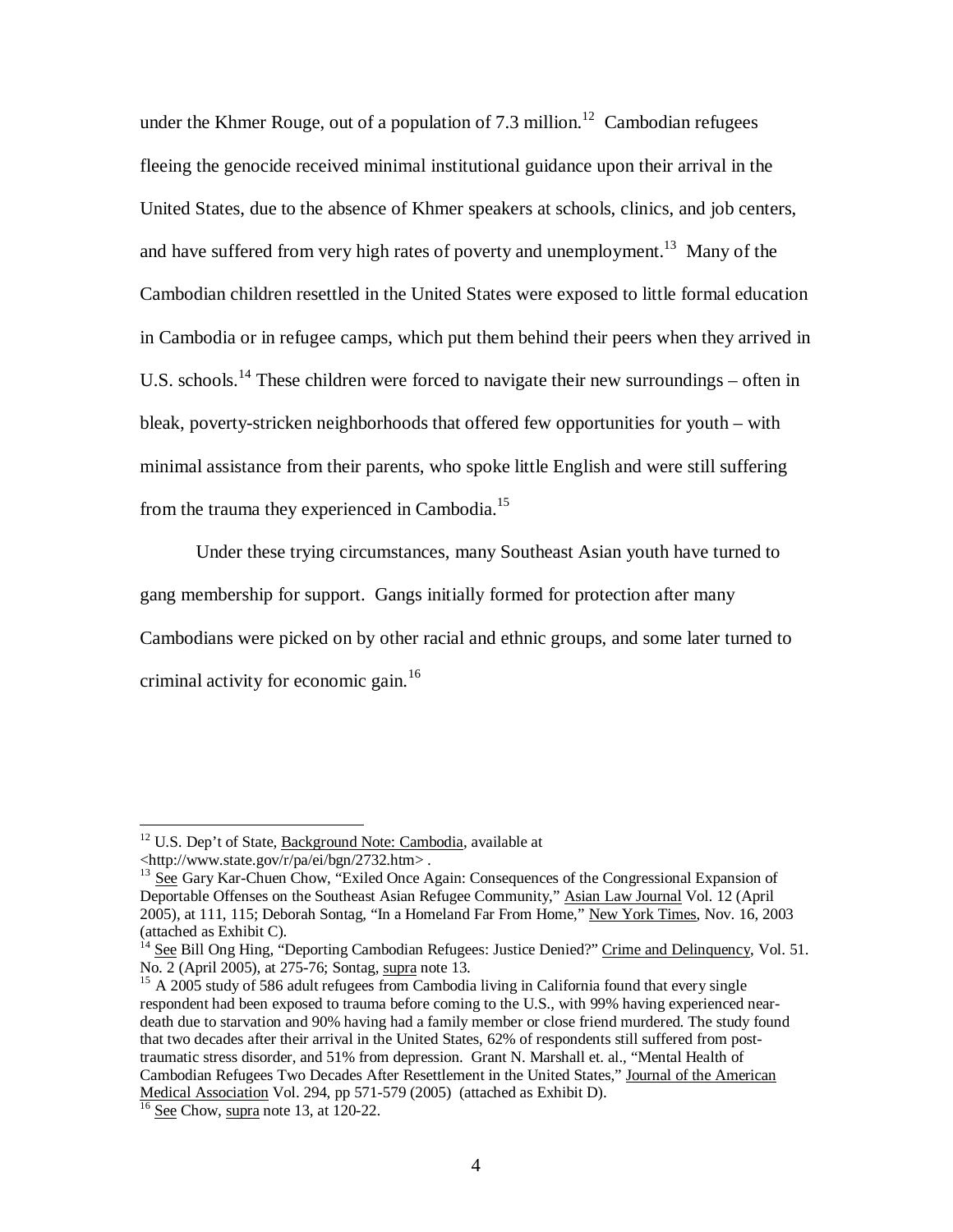Many child refugees did not become naturalized U.S. citizens, leaving them vulnerable to deportation for criminal convictions.<sup>17</sup> Over 1600 Cambodian refugees have been ordered deported to Cambodia, many of them for crimes committed as teenagers.<sup>18</sup> Since Cambodia signed a repatriation agreement in 2002, approximately 162 former refugees have been returned to Cambodia; others who have been ordered deported may be returned at any time.<sup>19</sup>

The following cases represent some of the young people who have been ordered deported to Cambodia and other countries on the basis of juvenile offenses, without any consideration of age, refugee status, or other individual circumstances.

#### **1. Kim Ho Ma**

Kim Ho Ma, the second youngest of five children, was born in Cambodia in 1977. He was two years old when his family fled the reign of the Khmer Rouge. The family survived in refugee camps until granted permission by the United States to enter as refugees in 1985, where they were resettled in an inner-city neighborhood in Seattle. As a teenager, Ma became involved in a gang, and at age seventeen, he was convicted of first degree manslaughter, which requires a showing of recklessness rather than intent. It was his only conviction. Earning time off for good behavior, he served 26 months of a 38 month sentence. On the basis of his conviction, Ma was ordered deported to Cambodia in 1997, and was held in immigration detention for over two years, until a federal court ordered his release. Following his release from detention, he lived a quiet life with his

<sup>&</sup>lt;sup>17</sup> As children, they would have automatically become citizens upon their parents' naturalization. However, many factors, including poverty, language barriers, and a lack of understanding of the law, have kept Cambodian refugees from applying for U.S. citizenship. See Sontag, supra n. 13.

<sup>&</sup>lt;sup>18</sup> See Sontag, supra n. 13.<br><sup>19</sup> See Bruce Stokes, "Between Two Nations," <u>National Journal</u>, Jan. 13, 2007 at 57 (attached as Exhibit E).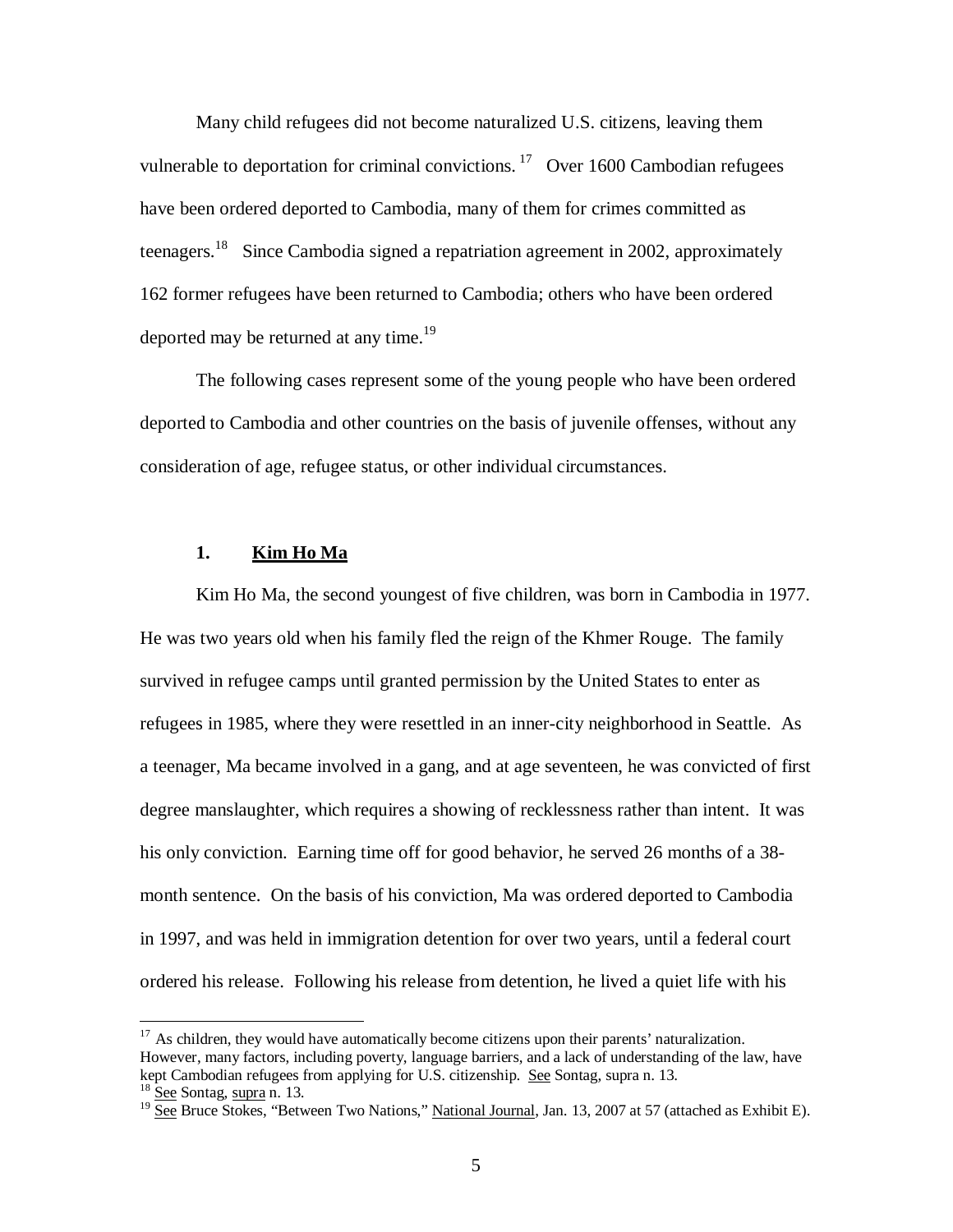family, and had no further trouble with the law. He was deported to Cambodia in 2002, leaving behind his entire family, all of whom are United States citizens or permanent residents. He is barred for life from returning to the United States.<sup>20</sup>

#### **2. Sombat Map Kay**

Sombat Map Kay fled the Cambodian killing fields with his mother and two siblings after his father and sister were killed. Following several years in refugee camps, the family was admitted to the United States in 1985, when Kay was eleven years old, and resettled in Manchester, New Hampshire. In 1992, Kay was convicted of armed assault, armed robbery, and breaking and entering, all arising from a single incident that took place when he was seventeen. He was sentenced to four-to-ten years in prison. During his incarceration, Kay completed an intensive, six-month drug and alcohol abuse program as well as a high school equivalency course. He also received employment training and held a position as a grounds keeper on the janitorial staff. He was active in group programs such as basketball, football, and baseball.

Kay was placed in deportation proceedings in 1995, while serving his sentence; he applied for discretionary relief under Section 212(c) of the Immigration and Nationality Act, but his application was pretermitted in 1996 under the newly-enacted Anti-Terrorism and Effective Death Penalty Act. He was released from prison after serving five years of his sentence, and was placed in immigration detention for over two years, until a federal court ordered his release. He has had no further trouble with the law. Kay may be deported to Cambodia at any time, and will be subject to a lifetime bar

 $^{20}$  See Kim Ho Ma v. Ashcroft, 257 F.3d 1095, 1102 (9th Cir. 2001); Lise Olsen, "Deportee Struggles to Find a Life in a 'Foreign' Land," Seattle Post-Intelligencer, June 30, 2003 (attached as Exhibit F).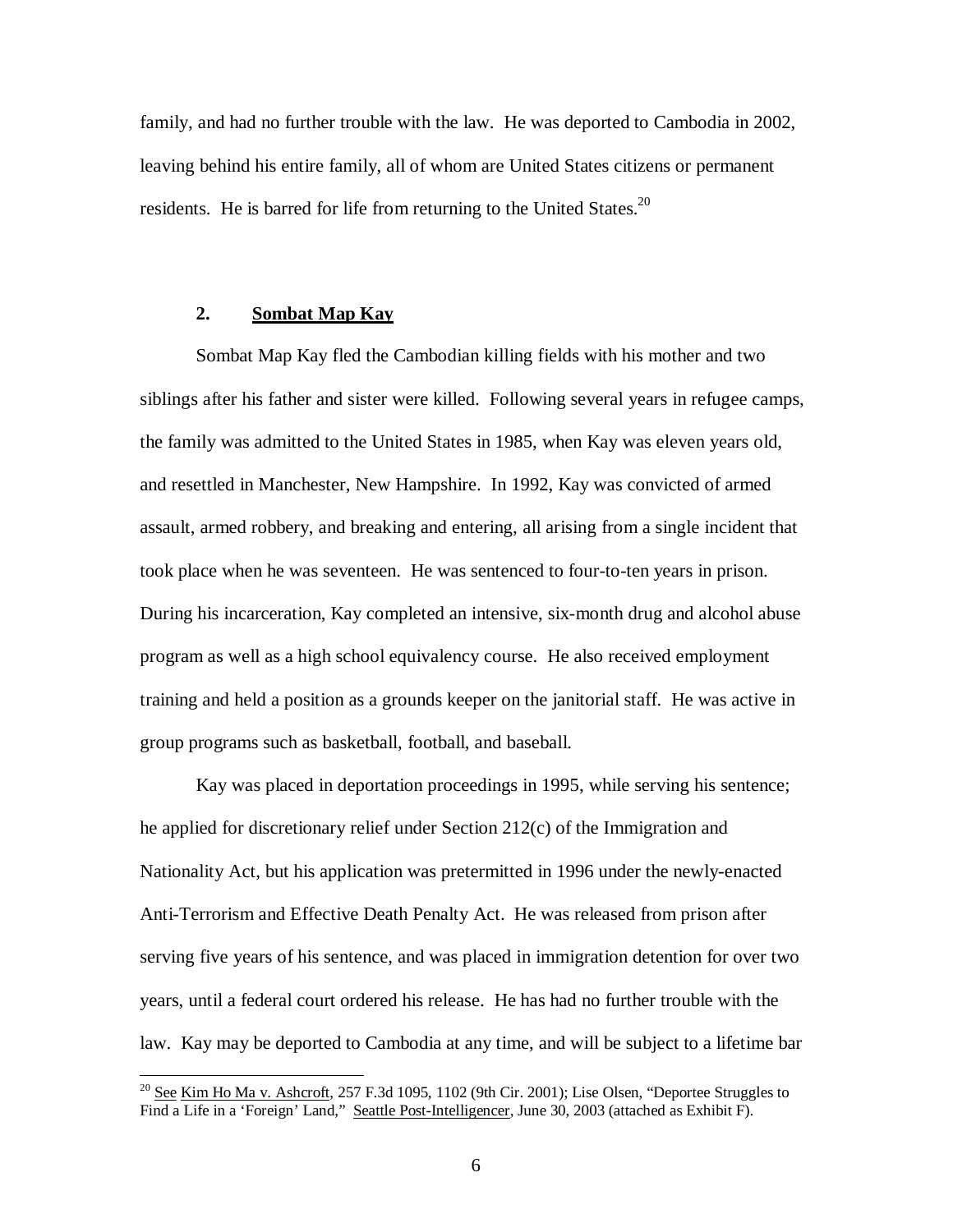on returning to the United States. His entire extended family is in the United States; all of his relatives, with the exception of one elderly aunt whose whereabouts are unknown, either perished under the Khmer Rouge or fled as refugees.<sup>21</sup>

# **3. Nestor Najera-Trejo**

Nestor Najera-Trejo came to the United States from Honduras as a lawful permanent resident in 1989, at the age of eleven. He and his younger brother joined their mother, a lawful permanent resident who had immigrated earlier, and their stepfather and two step-siblings, all of whom were U.S. citizens. Upon his arrival, Najera-Trejo entered the third grade in a public school in Brooklyn. He attended elementary school and junior high school in Brooklyn, working after school as a delivery boy at a supermarket across the street from his school, assisting his stepfather in his maintenance job, and volunteering at a local evangelical church where he attended services three times a week and participated in youth retreats. He was a member of the Boy Scouts and received an award for finding another troop member who got lost on a camping trip. When he was in the eighth grade, his mother took him for counseling due to her concerns that he was becoming defiant. In 1994, when he was sixteen years old and still in junior high school, he was arrested for carjacking. He testified that after smoking marijuana, he and a friend had decided to steal a car to go for a joy ride; he hit the driver of the car with a stapler, and his friend drove the car while he sat in the back seat. He pleaded guilty to all of the charges against him and was sentenced to a term of two-to-six years. While incarcerated, he took part in programs such as Hispanics in Progress and Alternatives to

 $^{21}$  <u>See Kay v. Reno,</u> 94 F.Supp. 2d 546, 547-48 (M.D. Pa. 2000); Pet. for Writ of Habeas Corpus, <u>Kay v.</u> Reno, 1:CV 99-251 (M.D. Pa. 1999) (attached as Exhibit G).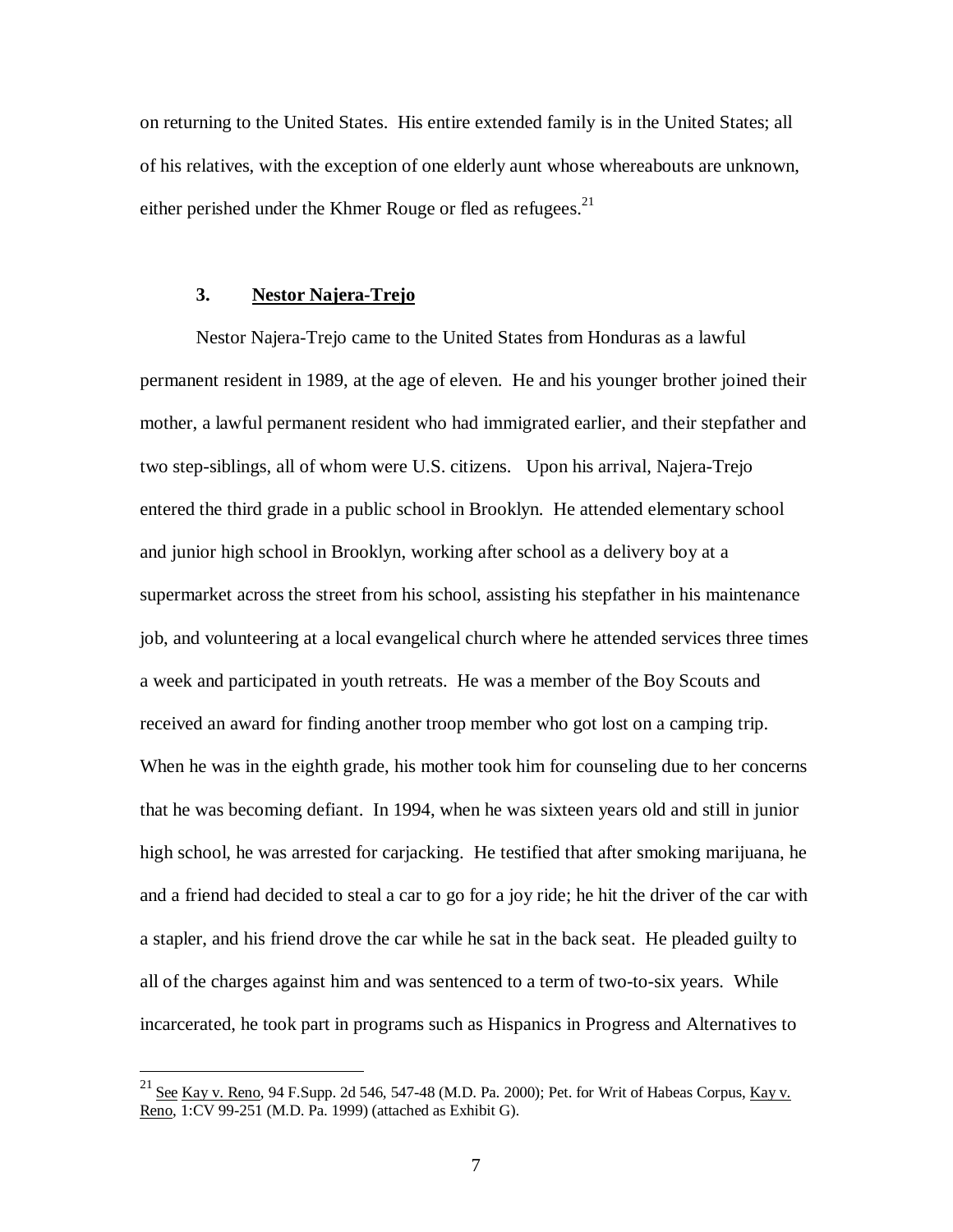Violence, and took classes to complete his high school equivalency. On June 14, 1996, his mother became a U.S. citizen; although his younger brother obtained derivative citizenship through their mother, Najera-Trejo had already turned eighteen and was thus no longer eligible to do so. In 1996, he was deported after an immigration judge incorrectly denied him the opportunity to apply for 212(c) relief. He later returned to the U.S. to be reunited with his family, and in 2006, he was indicted for illegal reentry.  $^{22}$ Although a federal judge dismissed the indictment, finding that the removal order was fundamentally unfair and that there was a reasonable probability that Najera-Trejo would have been granted discretionary relief if the law had been correctly applied to his case, the government reinstated his prior removal order and he was once again deported.

### **4. Borom Chea**

Borom Chea was born in a Cambodian slave camp and came to the United States as a refugee at the age of four. His mother raised him and his two siblings in Sacramento, California while working several jobs and attending college. She later reunited with her husband, opened a small grocery store, and moved her children out of the dangerous neighborhood in which they had been living. At the age of seventeen, Chea was arrested for a burglary along with five friends. Although he had no prior convictions, Chea was tried as an adult and sentenced to seven years in prison, while the others who took part in the act were processed as juveniles and received two years in the California Youth Authority. On the basis of his conviction, Chea was placed in immigration detention following completion of his sentence, and was deported to Cambodia. He left behind his

 $22$  See United States v. Najera-Trejo, 2006 WL 2191349 (E.D.N.Y., July 31, 2006).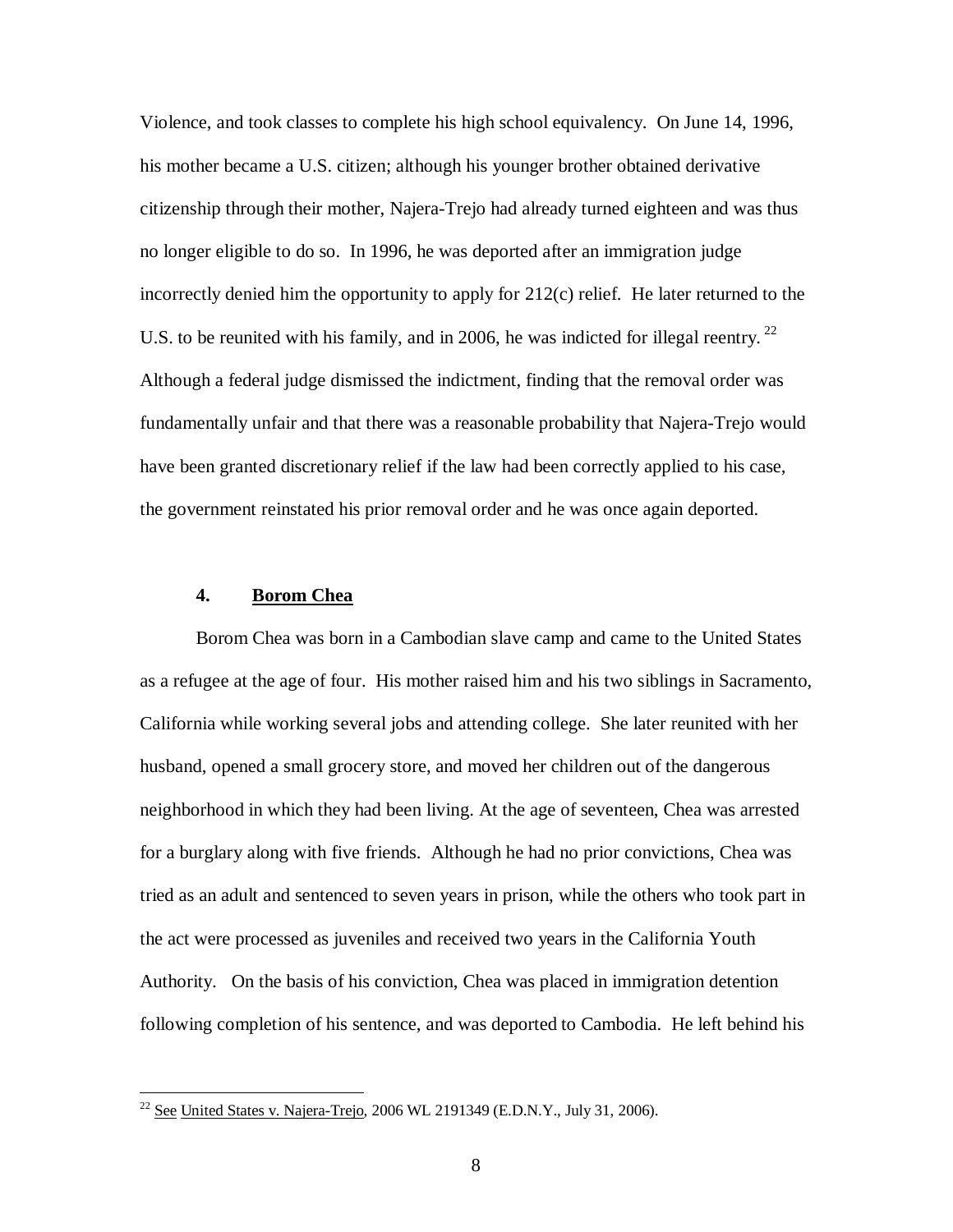entire family, all of whom are U.S. citizens. As an "aggravated felon," he is barred for life from returning to the United States.<sup>23</sup>

#### **5. Lundy See**

Lundy See came to the United States as a refugee from Cambodia at the age of eight. At age sixteen, he was convicted of assault and served fourteen months in prison. He was ordered deported as an "aggravated felon," and was held in immigration detention for two years following his release from prison.<sup>24</sup> He could be deported to Cambodia at any time, and will be barred for the rest of his life from returning to the U.S.

## **6. Dean Chambers**

Dean Chambers immigrated to the United States from Jamaica with his family at the age of 2. In 1994, at age seventeen, he was convicted of robbery with a deadly weapon (a knife) and sentenced to four years in prison, with all but 18 months of the sentence suspended. It was his only conviction. Placed in deportation proceedings while serving his sentence, he applied for discretionary relief under Section 212(c) of the Immigration and Nationality Act. However, his application was pretermitted under the newly-enacted Anti-Terrorism and Effective Death Penalty Act. He was deported to Jamaica and is permanently barred from returning to the United States. His entire

<sup>&</sup>lt;sup>23</sup> See Melissa Hung, "One Way Ticket to Cambodia," East Bay Express, Nov. 20, 2002 (attached as Exhibit H); Keo Chea, "After Jail, Deportation: Cambodian Community is Being Punished Twice," Network News: National Network for Immigrant and Refugee Rights, (Fall-Winter 2003), available at <www.nnirr.org/news/net\_news/winter\_2003.pdf> (attached as Exhibit I).

<sup>&</sup>lt;sup>24</sup> See Bill Ong Hing, "Deported for Shoplifting?" Washington Post, Dec. 29, 2002, at B7 (attached as Exhibit J).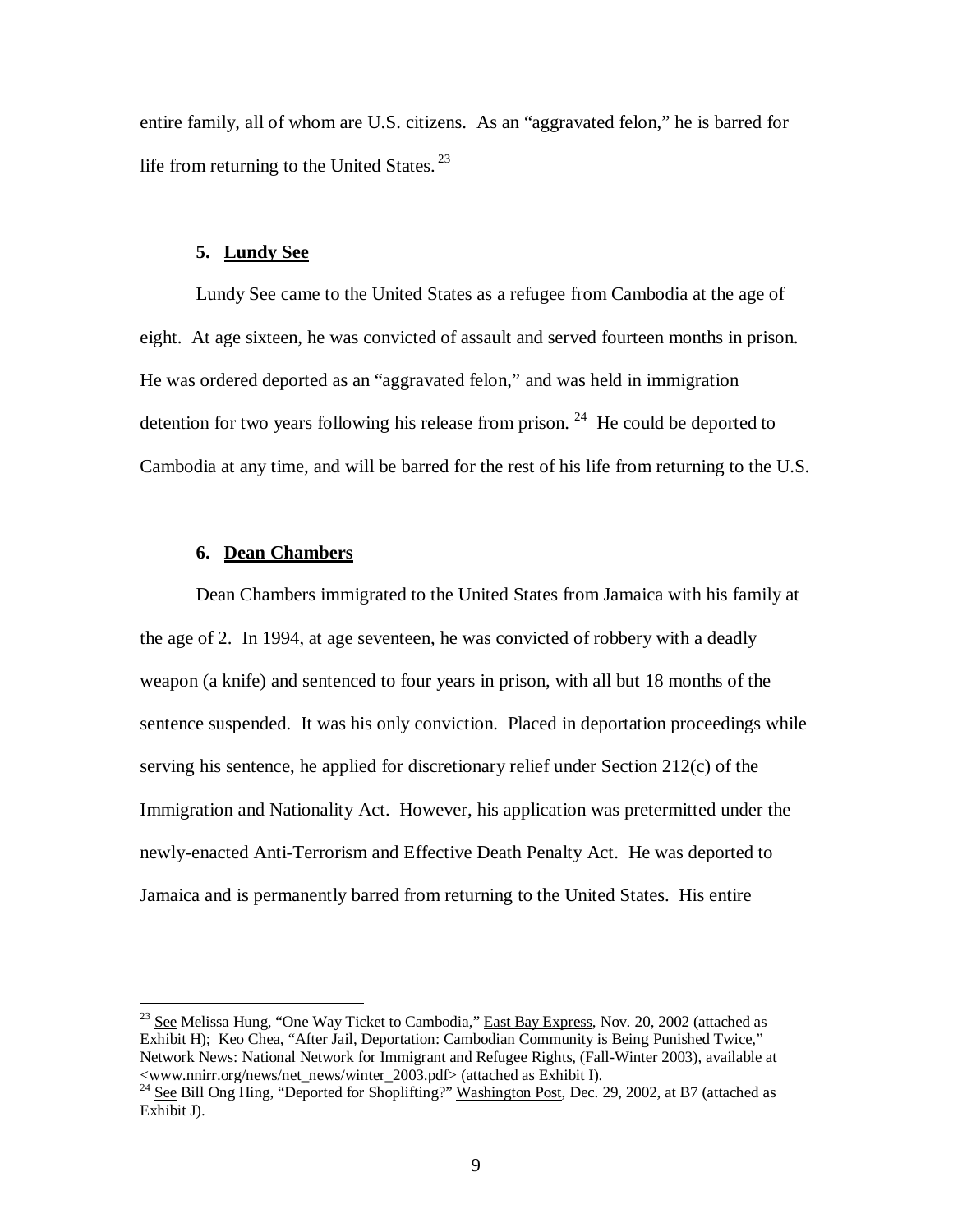immediate family resides in the United States; all of the members of his family are either U.S. citizens or permanent residents.<sup>25</sup>

#### **B. International Adoptees**

Prior to the enactment of the Child Citizenship Act of 2000,<sup>26</sup> children adopted internationally by United States citizens were not granted automatic citizenship by the United States at the time of their adoption. Rather, international adoptees were subject to a two-part process in which parents first petitioned for their foreign-born child to become a lawful permanent resident, and then were permitted to obtain citizenship for the child, after his or her arrival in the U.S., through an expedited naturalization process.<sup>27</sup> If the process was not completed entirely by the child's eighteenth birthday, the child was no longer eligible for the expedited procedure.<sup>28</sup>

The Child Citizenship Act did not confer citizenship retroactively on foreign-born adoptees who had already turned eighteen as of February 27, 2001.<sup>29</sup> Thus, many individuals who came to the United States as adoptees continue to be subject to deportation, even for minor, non-violent offenses.

The following represent some of the international adoptees who have fallen under mandatory deportation laws due to their parents' failure to naturalize them before their eighteenth birthday:

<sup>&</sup>lt;sup>25</sup> See Chambers v. Reno, 307 F.3d 284 (2d Cir. 2002); Brief for Petitioner-Appellant 2000 WL 34237493 (May 26, 2000).

 $^{26}$  Pub. L. No. 106-395, 114 Stat. 1631 (2000), codified at 8 U.S.C.A. § 1433.

<sup>&</sup>lt;sup>27</sup> See "INS Instructs on Expedited Naturalization Procedures for Adopted Children," 73 No. 3 Interpreter Releases 66 (Jan. 16, 1996).<br><sup>28</sup> Ld

 $^8$  Id.

<sup>&</sup>lt;sup>29</sup> <u>See Drakes v. Ashcroft,</u> 323 F.3d 189, 191 (2d Cir. 2003); <u>U.S. v. Arbelo</u>, 288 F.3d 1262, 1263 (11th Cir. 2002); Nehme v. I.N.S., 252 F.3d 415, 430–32 (5th Cir. 2001); Hughes v. Ashcroft, 255 F.3d 752, 758–60 (9th Cir. 2001).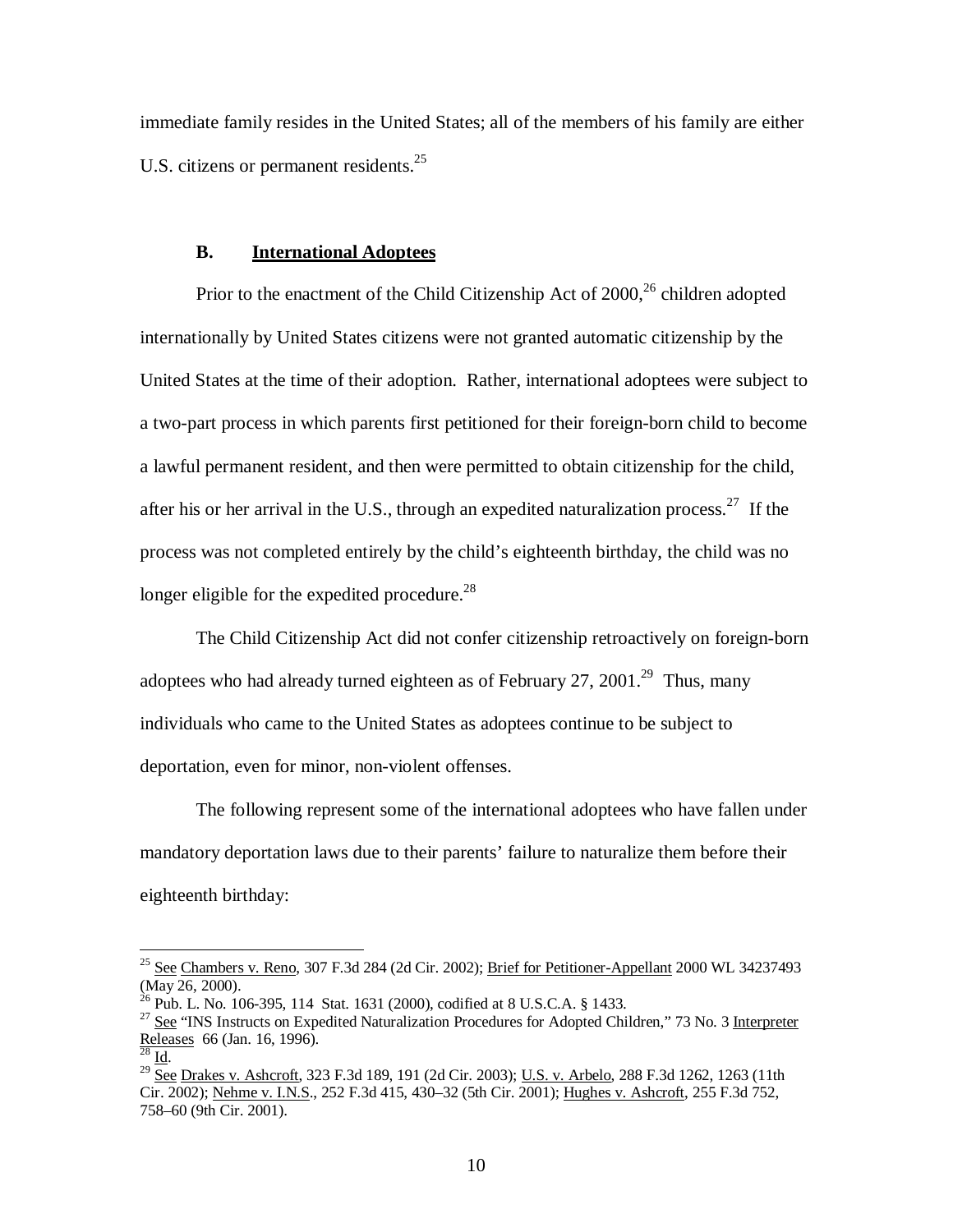# **1. Joao Herbert**

Joao Herbert was born in Brazil and spent much of his early childhood as an orphan on the streets of Sao Paolo. He was adopted by an Ohio couple at the age of eight. When he was seventeen, his parents discovered that he had not automatically become a U.S. citizen upon his adoption, and submitted a naturalization application. However, Herbert turned eighteen before the processing of the application was complete. Soon after his eighteenth birthday, he pleaded guilty to attempting to sell marijuana and was sentenced to probation and participation in a drug treatment program. Despite the fact that he was a first-time offender who had served no jail time, he was placed in immigration detention for twenty months and then deported to Brazil as an "aggravated felon." Herbert had no friends or family in Brazil and no longer spoke any Portuguese. Once in Brazil, he began teaching English and became known as "the English professor." His father, who is quadriplegic, was unable to travel to Brazil to visit him. In May of 2004, Herbert was shot and killed in the industrial city of Campinas, 60 miles northwest of Sao Paolo. 30

# **2. John Gaul III**

John Gaul III was born in Thailand and adopted by a Florida family as a toddler in 1979. He grew up in Tampa, Florida, attending a private high school where he played soccer, baseball and basketball. The Gauls did not realize until they applied for their

<sup>&</sup>lt;sup>30</sup> Terry Oblander and Stephanie Sheldon, "Foreign Adoptee Fights Deportation While in Jail," Cleveland Plain Dealer, Mar. 1, 2000 (attached as Exhibit K); Marilyn Miller and Gina Mace, "Loved Ones Honor Life of Man Deported, Killed," Akron Beacon Journal, June 16, 2004 (attached as Exhibit L).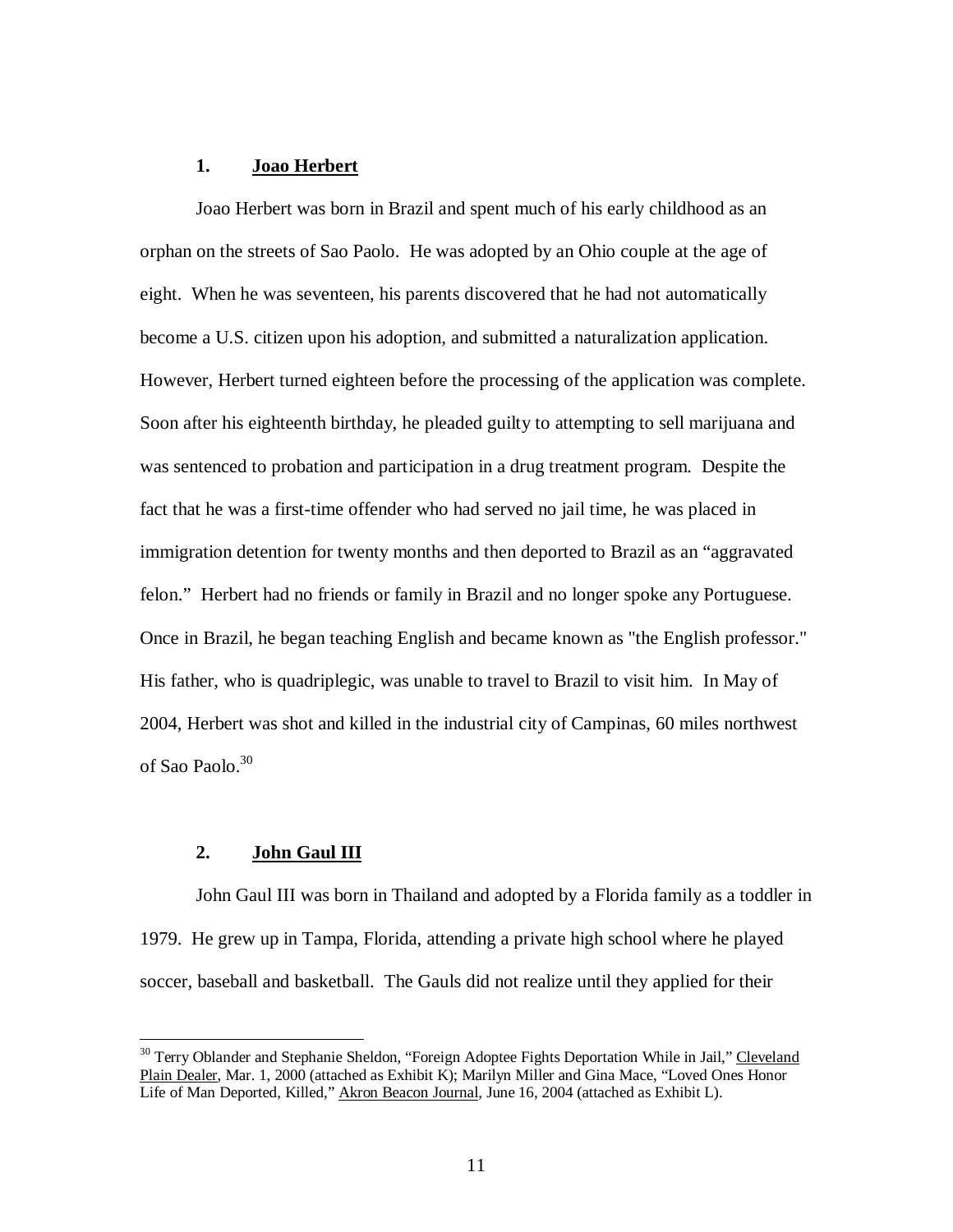son's passport at age seventeen that he was not a U.S. citizen. They immediately filed an application to naturalize him, but Gaul turned eighteen before the process was completed. At age nineteen he was convicted of writing bad checks and stealing a car, and he served 20 months in prison. By the time he completed his sentence in late 1996, the law had changed and he was not eligible to apply for discretionary relief from deportation. An immigration judge ruled that the agency had taken too long to process Gaul's citizenship application, but that the 1996 law allowed him no discretion to halt Gaul's deportation. Gaul was placed in immigration detention upon his release from prison, and was subsequently deported to Thailand, where he knew no one. Gaul is barred for life from returning to the United States.<sup>31</sup>

# 3. **Daniel Heiskala**

Daniel Heiskala was born in South Korea and adopted by a U.S. couple, joining their three biological children. According to his parents, he came to the United States as "a half-starved five-year-old boy." The family lived on a farm in Michigan, and then later moved to North Carolina and eventually to Texas, where Heiskala attended West Lake Christian High School. He speaks no Korean and has had no contact with anyone in Korea since his adoption. In 1994, when Heiskala was in his early twenties, he was convicted of stealing a car and sentenced to seven to ten years in prison. He was paroled out after serving slightly more than two years, and has had no further convictions since that time. In 2003, he was put in deportation proceedings on the basis of the 1994

<sup>&</sup>lt;sup>31</sup> See Nancy Morawetz, "Understanding the Impact of the 1996 Deportation Laws and the Limited Scope of Proposed Reforms," 113 Harvard Law Review 1936, 1952 (2000); American Bar Association, "American Justice Through Immigrants' Eyes" (2004), at 34, available at http://www.abanet.org/publicserv/immigration/americanjusticethroughimmigeyes.pdf> (attached as Exhibit M).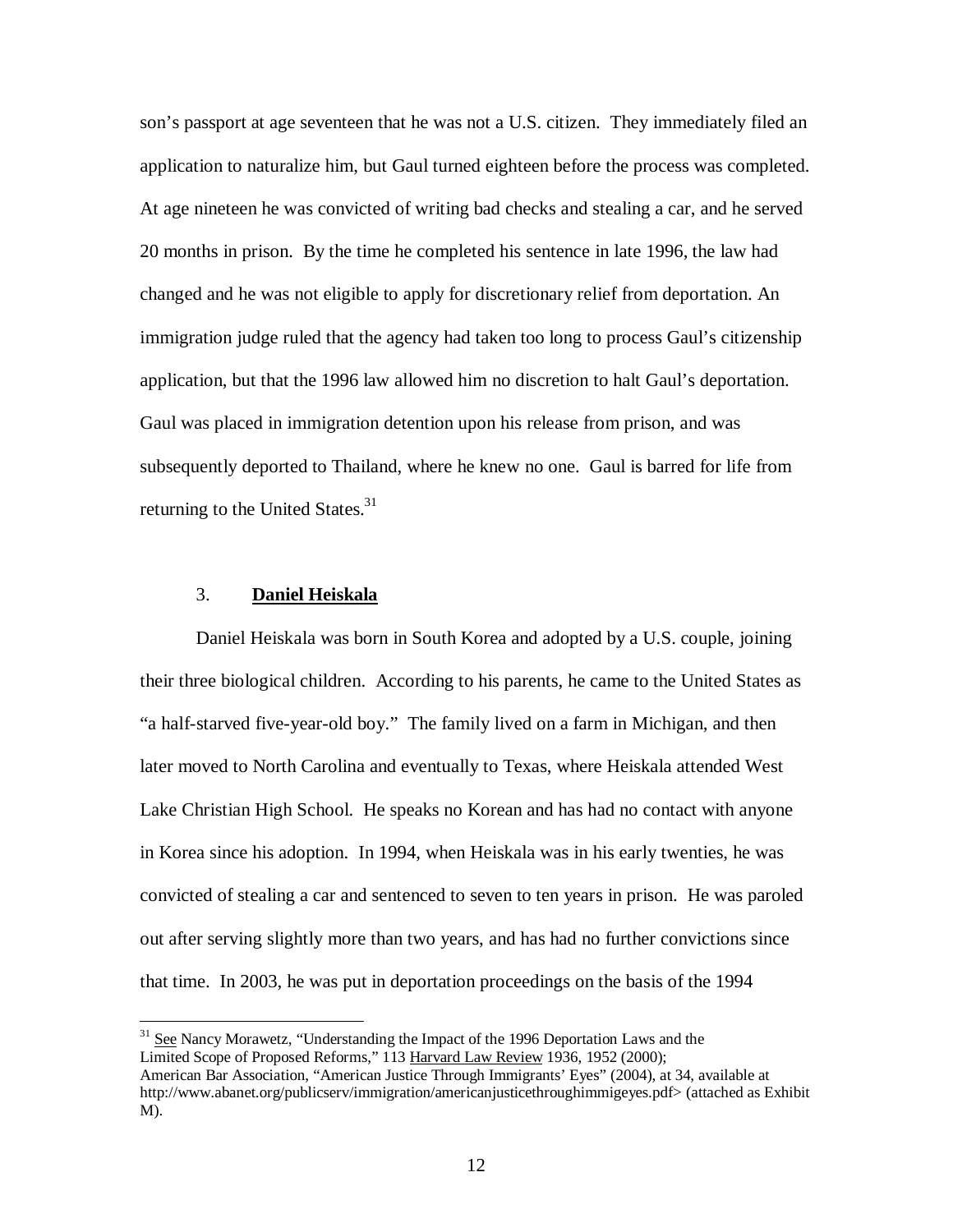conviction.<sup>32</sup> Because he was convicted after a trial rather than on a guilty plea, the government has taken the position that he is ineligible for discretionary relief even though his conviction predates the 1996 amendments to the Immigration and Nationality Act.<sup>33</sup> His case is currently on appeal.

# **4. Jess Mustanich**

Jess Mustanich was adopted from a convent in El Salvador when he was six months old by a couple from the United States. They adopted him under Salvadoran law and brought him back to the United States, but divorced before completing the adoption process under U.S. law. After a long legal battle, Mustanich's father was awarded custody. By that point, Mustanich was five years old. His father sought to resume the adoption process with the aim of obtaining citizenship for his son, but encountered difficulties because the agency that had helped the couple adopt was no longer operating. In the end, the adoption was never finalized. At one point, the father took a completed citizenship application to an Immigration and Naturalization Service office, but the clerk refused to accept it and gave him a phone number to call; although the father called the number and left repeated messages, he never received a return call.

Meanwhile, Mustanich had begun to have disciplinary problems at school and was in and out of counseling. Soon afterwards, he was taken into custody by the state

<sup>&</sup>lt;sup>32</sup> See Statement of Facts, Petitioner's Opening Brief, Choo Doc Kim v. Alberto Gonzales, No. 05-2485 (1st Circuit) (attached as Exhibit N).

<sup>&</sup>lt;sup>33</sup> In <u>INS v. St. Cyr</u>, 533 U.S. 239 (2001), the Supreme Court held that discretionary relief from deportation under former INA Section 212(c) remains available for those whose convictions were the result of plea agreements and who, notwithstanding those convictions, would have been eligible for such relief at the time of the plea under the law then in effect. Several federal appeals courts have declined to extend St. Cyr's holding to those who were convicted after trial. See Dias v. INS, 311 F.3d 456 (1<sup>st</sup> Cir. 2002); Rankine v. Reno, 319 F.3d 93 (2d Cir. 2002); Chambers v. Reno, 307 F.3d 284 (4<sup>th</sup> Cir. 2002); Armendariz-Montoya v. Sonchik, 291 F.3d 1116 (9<sup>th</sup> Cir. 2002). But see Ponnapula v. Ashcroft, 373 F.3d 480 (3d Cir. 2004).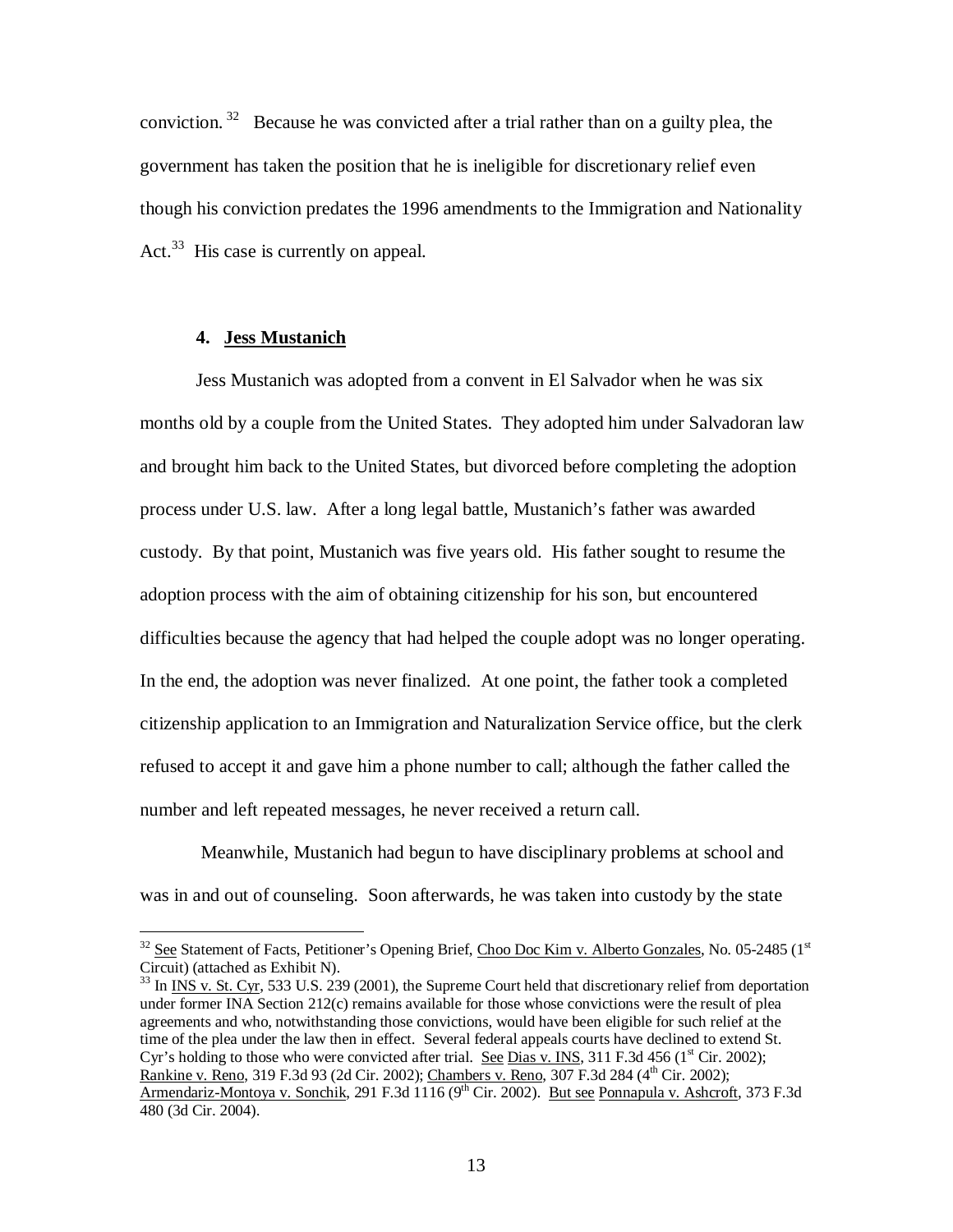and began living in group homes. His father repeatedly asked judges and social workers in the juvenile justice system to resolve the boy's citizenship, but nothing was done. Shortly after Mustanich turned eighteen, his father came home one day and found that his house had been burglarized. Suspecting his son of being the culprit, he called the police in the hope that a brush with the law might set his son straight. He had no idea that he was putting in motion a process that would take his son away from him for good. Mustanich was convicted of burglary in April 1997. While serving his sentence at San Quentin, he received an additional four-year sentence for possessing a homemade knife; Mustanich, who is five feet tall, maintained that he needed the weapon to protect himself from older, bigger inmates. He was ordered deported on the basis of his convictions, and was placed in immigration detention upon completion of his sentence in 2003. His case is currently on appeal.<sup>34</sup>

# **IV. ARGUMENT**

# **A. Mandatory Deportation of Juvenile Offenders Violates Their Right to Special Protection and Aid to Children (Art. VII) of the American Declaration.**

Article VII of the American Declaration provides that "all children have the right to special protection, care and aid." Within the Inter-American system, "the rights of children have been accorded special priority and protection, because the youth of our

<sup>&</sup>lt;sup>34</sup> See Leslie Berestein, "Foreign Adoptees Try to Avoid Deportation," San Diego Union-Tribune, Sept. 13, 2005 (attached as Exhibit O).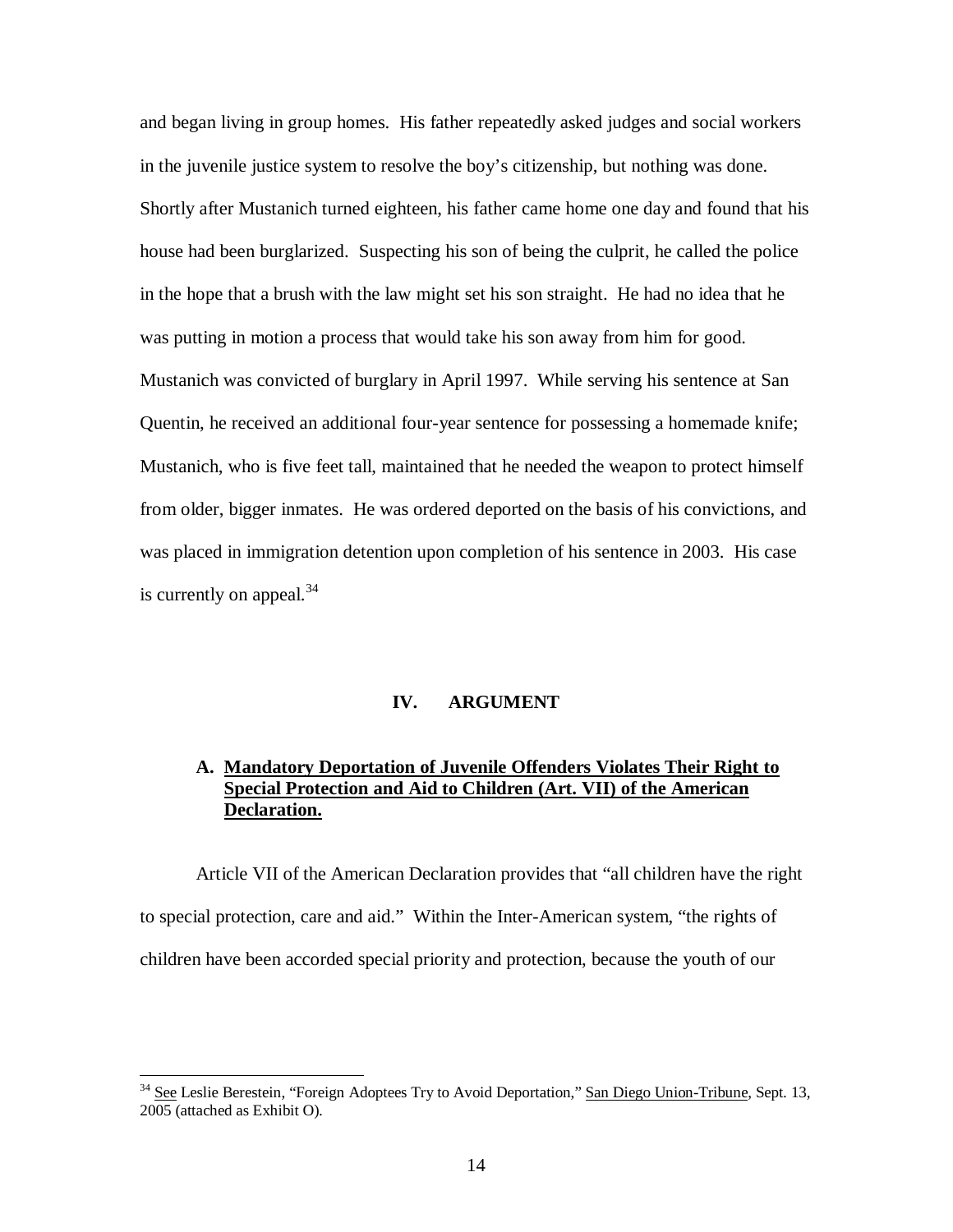hemisphere represent our future possibility to create a 'system of personal liberty and social justice based on respect for the essential rights of man."<sup>35</sup>

The Declaration's special protections for children reflect a well-established principle of international law. Article 19 of the American Convention provides that "Every minor child has the right to the measures of protection required by his condition as a minor on the part of his family, society, and the state." The Inter-American Court has observed that the protection of children derives "from the specific situation of children, taking into account their weakness, immaturity or inexperience."<sup>36</sup> Article 24 of the International Covenant on Civil and Political Rights ("ICCPR"), to which the United States became a party in 1992, provides that "[e]very child shall have . . . the right to such measures of special protection as are required by his status as a minor." Article 3 of the Convention on the Rights of the Child ("CRC") provides that "[i]n all actions concerning children . . . the best interests of the child shall be a primary consideration."

The Commission has repeatedly found that the American Declaration must be interpreted in light of evolving norms of human rights law:

[I]n interpreting and applying the American Declaration, it is necessary to consider its provisions in light of developments in the field of international human rights law since the Declaration was first composed and with due regard to other relevant rules of international law applicable to member states against which complaints of violations of the Declaration are properly lodged. Developments in the corpus of international human rights law relevant in interpreting and applying the American Declaration may in turn be drawn from the provisions of other prevailing international and regional human rights instruments.<sup>37</sup>

<sup>&</sup>lt;sup>35</sup> Inter-Am. C.H.R., Report of the Situation of Human Rights of Asylum Seekers Within the Canadian Refugee Determination System,, Doc. OEA/Ser.L/V/II.106, Doc. 40 rev. (February 28, 2000), ¶ 163. <sup>36</sup> Inter-American Ct. H.R., Juridical Condition and Human Rights of the Child, Advisory Opinion OC-

<sup>17/2002</sup> of August 28, 2002, Ser. A No. 17, ¶ 60.

<sup>&</sup>lt;sup>37</sup> Inter Am. C.H.R., Ramon Martinez Villareal v. United States, Case 11.753, Report No. 52/02, Doc. 5 rev.1 at 821 (2002) ¶ 60 (citing Garza v. United States, Case No. 12.053, Annual Report of the IACHR 2000, ¶¶ 86-89).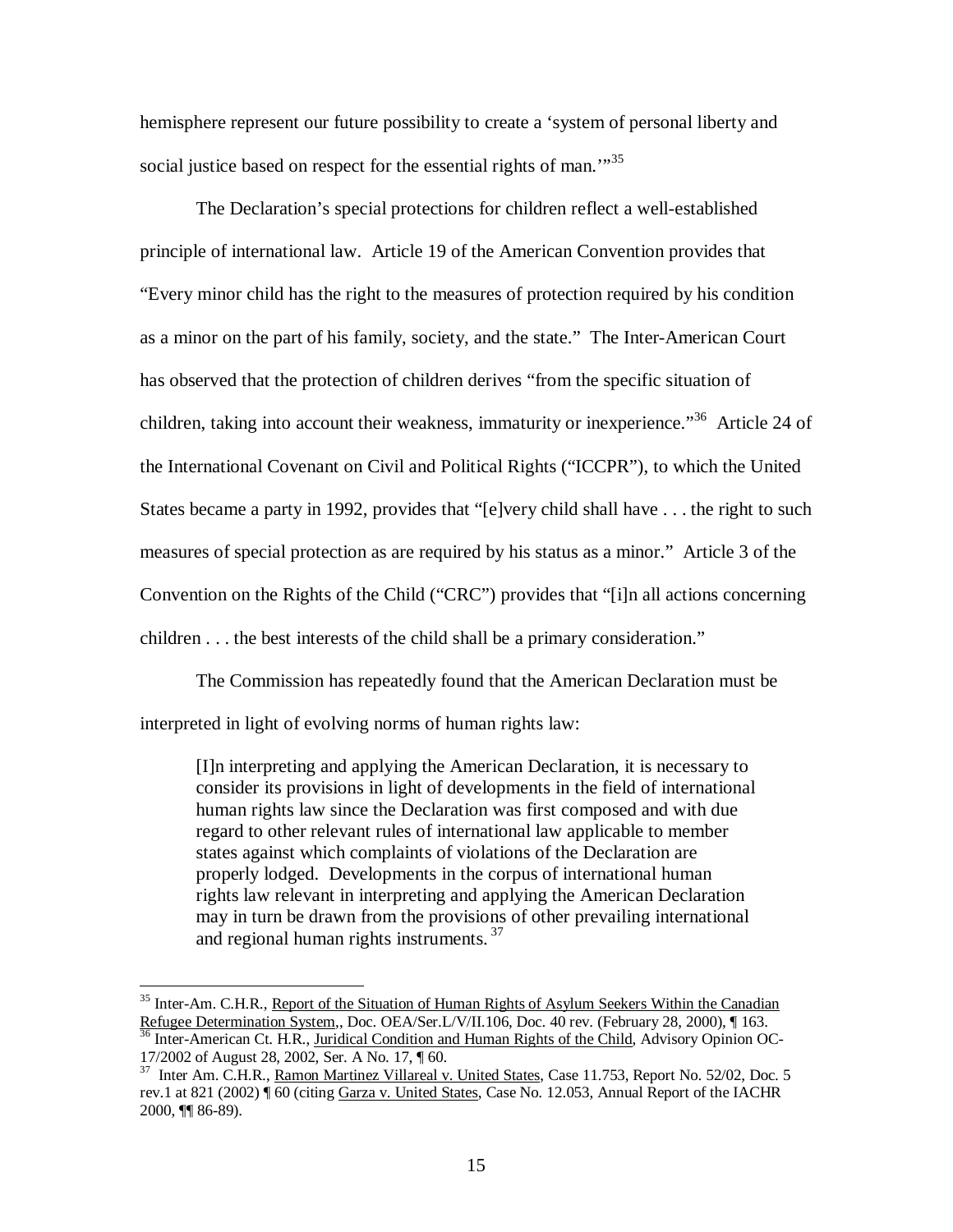The Inter-American Court has found that the CRC, having been ratified by almost all Organization of American States member states, reflects a broad international consensus (*opinio juris*) on the principles contained therein, and thus may be used to interpret not only the American Convention but other treaties relevant to human rights in the Americas.<sup>38</sup> Moreover, as a signatory to the CRC, the United States may not take actions that would defeat the convention's object and purpose.<sup>39</sup>

In line with the enhanced protections afforded to children, international law requires that states take special measures with regard to juvenile offenders. Article 37(c) of the CRC requires that "[e]very child deprived of liberty shall be treated . . . in a manner which takes into account the needs of persons his or her age." The United Nations Standard Minimum Rules for the Administration of Juvenile Justice provides that "The juvenile justice system shall emphasize the well-being of the juvenile and shall ensure than any reaction to juvenile offenders shall always be in proportion to the circumstances of both the offenders and the offence." <sup>40</sup> Rule 17 provides that any

<sup>&</sup>lt;sup>38</sup> Inter-Am. Ct. H.R., Juridical Status and Human Rights of the Child, supra n. 36, ¶ 29-30. See also Inter-Am. C.H.R., Domingues v. United States, Case No. 12.285, Report No. 62/02, ¶ 57. 192 out of a total of 194 countries having joined as parties to the CRC. The United States and Somalia are alone in the world in having not ratified the convention, although both have signed it.

<sup>&</sup>lt;sup>39</sup> See Vienna Convention on the Law of Treaties, Art. 18. See also Theodor Meron, "The Meaning and Reach of the International Convention on the Elimination of All Forms of Racial Discrimination," American Journal of Int'l Law, Vol. 79 (1985), at 285 (discussing U.S. obligations under Art. 18 of the Vienna Convention). When Ambassador Madeline Albright, as the United States Permanent Representative to the United Nations, signed the CRC on behalf of the United States in 1995, she declared:

The convention is a comprehensive statement of international concern about the importance of improving the lives of the most vulnerable among us, our children. Its purpose is to increase awareness with the intention of ending many abuses committed against children around the world. . . . The United States' participation in the Convention reflects the deep and long-standing commitment of the American People.

<sup>&</sup>lt;sup>40</sup> United Nations Standard Minimum Rules for the Administration of Juvenile Justice, adopted by the United Nations General Assembly Resolution 40/33 of November 29, 1985 [hereinafter "Beijing Rules"], Rule 5.1.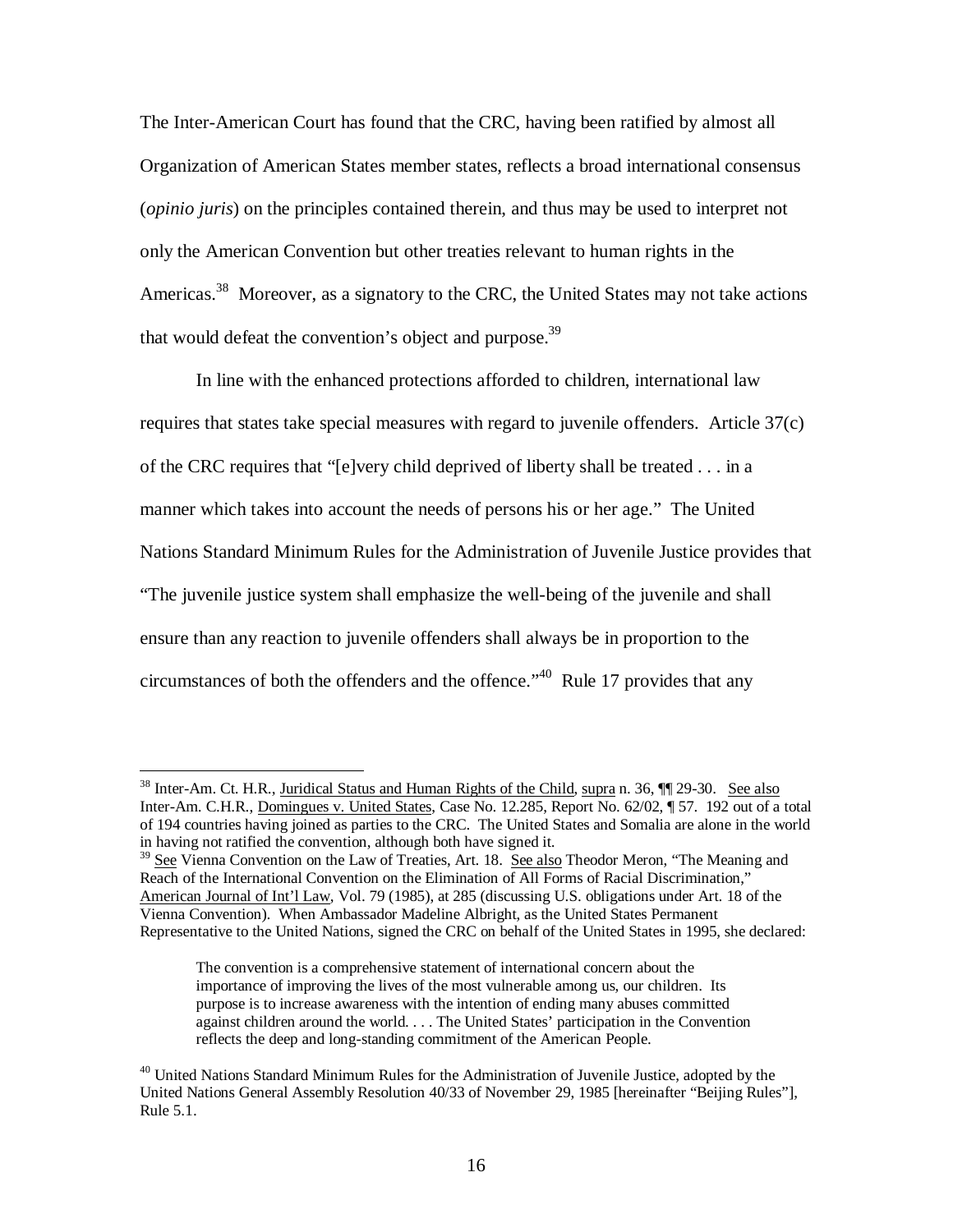disposition by a competent authority shall be guided by consideration of "the needs of the juvenile as well as [] the needs of society.<sup>41</sup>

The special considerations mandated for juvenile offenders are based in part on the widely recognized principle that children have lesser culpability than adults. In the context of the death penalty, the Commission has noted that the prohibition on execution of children is "based on the idea that a person who has not reached the age of eighteen years is not fully capable of sound judgment, does not always realize the significance of his actions and often acts under the influence of others, if not under constraint."<sup>42</sup> Brain studies have shown that adolescents process information and make decisions differently from adults,<sup>43</sup> and under the standard diagnostic guide of the U.S. psychiatric profession, a child cannot be diagnosed with an anti-social personality disorder before the age of eighteen.<sup>44</sup> Longitudinal studies of adolescent offending have found that individuals often "age out" of antisocial behavior and mature into law-abiding citizens given the right circumstances. 45 The United States Supreme Court has recognized that "it would be misguided to equate the failings of a minor with those of an adult, for a greater possibility exists that a minor's character deficiencies will be reformed."<sup>46</sup>

Reflecting this understanding of juvenile crime, the European Court for Human Rights has emphasized the age of the offender in considering whether a deportation is

<sup>41</sup> Beijing Rules, Rule 17.1

<sup>&</sup>lt;sup>42</sup> Domingues v. United States, supra n. 38, ¶ 67 (citing Int'l Committee of the Red Cross, Commentary on the Fourth Geneva Convention Relative to Protection of Civilian Persons in Time of War (J.S. Pictet ed., 1958), at 346-47).

<sup>&</sup>lt;sup>43</sup> See David E. Arredondo, M.D., "Child Development, Children's Mental Health and the Juvenile Justice System: Principles for Effective Decision-Making," 14 Stanford Law & Policy Review 13, 15 (2003). <sup>44</sup> Id. at 18 (citing Am. Psychiatric Ass'n, Diagnostic and Statistical Manual of Mental Disorders (4<sup>th</sup> ed. 2002)), at 704.

<sup>&</sup>lt;sup>45</sup> See Kim Taylor-Thompson, "States of Mind/States of Development," 14 Stanford Law & Policy Review 143, 156 (2003).

<sup>&</sup>lt;sup>46</sup> See Roper v. Simmons, 543 U.S. 551, 570 (2005).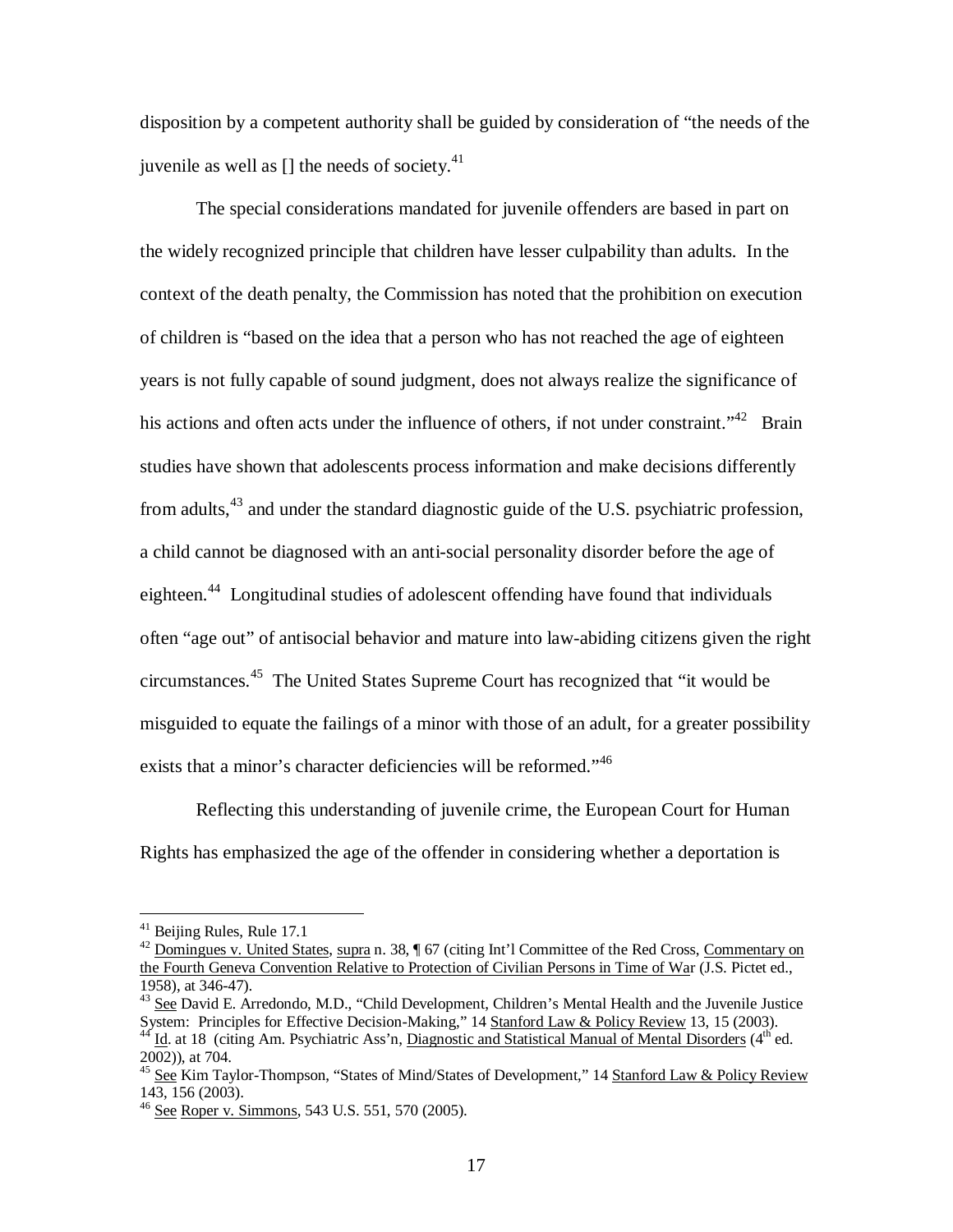permissible under Article 8.2 of the European Convention, which permits interference with family life only where "necessary in a democratic society in the interests of national security, public safety or the economic well-being of the country, for the prevention of disorder or crime, for the protection of health or morals, or for the protection of the rights and freedoms of others." In Moustaquim v. Belgium, the Government argued that its deportation of the petitioner was justified by the petitioner's extensive criminal record, which consisted of 147 charges in juvenile court, 22 of which resulted in adult convictions in criminal court.<sup>47</sup> The Court agreed with the Government that the deportation of Mr. Moustaquim pursued legitimate aims set forth in Article 8.2, namely the prevention of crime and disorder.<sup>48</sup> However, the Court determined that the deportation could not be regarded as "necessary in a democratic society" due to the fact that the offenses all took place when the petitioner was an adolescent.<sup>49</sup>

A central element of the special consideration given to juvenile offenders under international law is the goal of rehabilitation. The Commission has noted the "broadlyrecognized international obligation of states to provide enhanced protection to children, which includes ensuring the well-being of juvenile offenders, and endeavor their rehabilitation."<sup>50</sup> The Commission has further held that Art. VII requires that "when the State apparatus has to intervene in the offenses committed by minors, it should make substantial efforts to guarantee their rehabilitation in order to 'allow them to play a constructive and productive role in society."<sup>51</sup> Article 14(4) of the ICCPR mandates that

 $^{47}$  Eur. Ct. H.R., Moustaquim v. Belgium, Judgment of February 18, 1991, No. 12313/86,  $\P$  10-15.

 $48$  Id., ¶ 40.

 $^{49}$  Id., ¶ 44.

<sup>&</sup>lt;sup>50</sup> Domingues v. United States, supra n. 38, ¶ 83.

<sup>&</sup>lt;sup>51</sup> Id. (citing Inter-Am. Ct. H.R., Villagran Morales and Others ("Street Children Case"), Judgment of Nov. 19, 1999, Annual Report 1999, para. 197 (citing Beijing Rules)).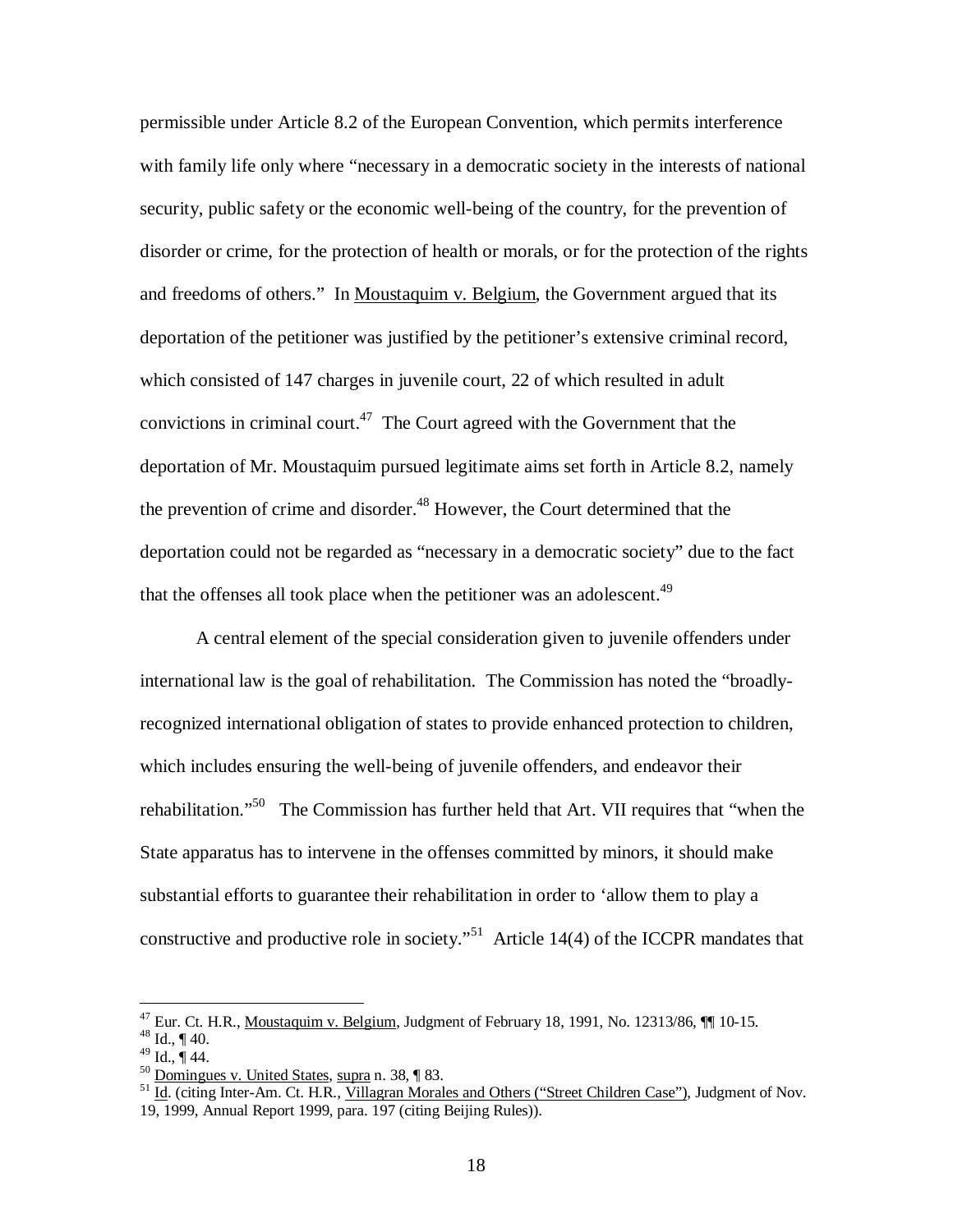procedures for children charged with crimes "take account of the age and the desirability of promoting their rehabilitation."<sup>52</sup> Under Article 40 of the CRC, a minor who has committed a crime is to be treated in a manner that takes into account "the child's age and the desirability of promoting the child's reintegration and the child's assuming a constructive role in society."

The young Cambodian refugees who have encountered trouble with the law illustrate the great potential that young people have to turn their lives around and become productive members of their community. Despite the hardships he experienced upon his return to Cambodia, Kim Ho Ma has found ways to help others there, volunteering to teach English to a young girl disfigured in an acid attack and assisting in the care of abandoned HIV-positive infant.<sup>53</sup> Toeun Chhin, convicted at nineteen for assault and possession of drug paraphernalia and subsequently deported at age twenty-six to Cambodia, is building a drug detoxification and rehabilitation center in the Cambodian countryside.<sup>54</sup> Lun Loeun, convicted as a teenager of firing an illegal handgun in a parking lot, got married and settled into a suburban life with his wife and two daughters before being deported to Cambodia in 2003.<sup>55</sup> Many Uch, convicted at eighteen for being an accomplice in an armed robbery and currently awaiting deportation to Cambodia, is a

 $52$  In ratifying the ICCPR, the United States reserved the right "in exceptional circumstances, to treat juveniles as adults, notwithstanding paragraphs 2 (b) and 3 of article 10 and paragraph 4 of article 14." Human Rights Watch has noted that "[t]he history of this reservation indicates that it was intended to permit—on an exceptional basis—the trial of children as adults and the incarceration of children and adults in the same prison facilities. The United States, as a co-sponsor of Article 14 ,was keenly aware of the breadth and scope of its language. There is nothing in its reservation to suggest that the United States sought to reserve the right to sentence children as harshly as adults who commit similar crimes." See Human Rights Watch, The Rest of Their Lives: Life Without Parole for Child Offenders in the United States, available at <http://hrw.org/reports/2005/us1005/index.htm> (attached as Exhibit P).<br><sup>53</sup> See Olsen, surre p. 20 See Olsen, supra n. 20.

<sup>&</sup>lt;sup>54</sup> See Krista Mahr, "Convicted in America – sentenced to Cambodia," The San Francisco Chronicle, July 1, 2005 (attached as Exhibit Q).<br><sup>55</sup> <u>See</u> Sontag, <u>supra</u> n. 13.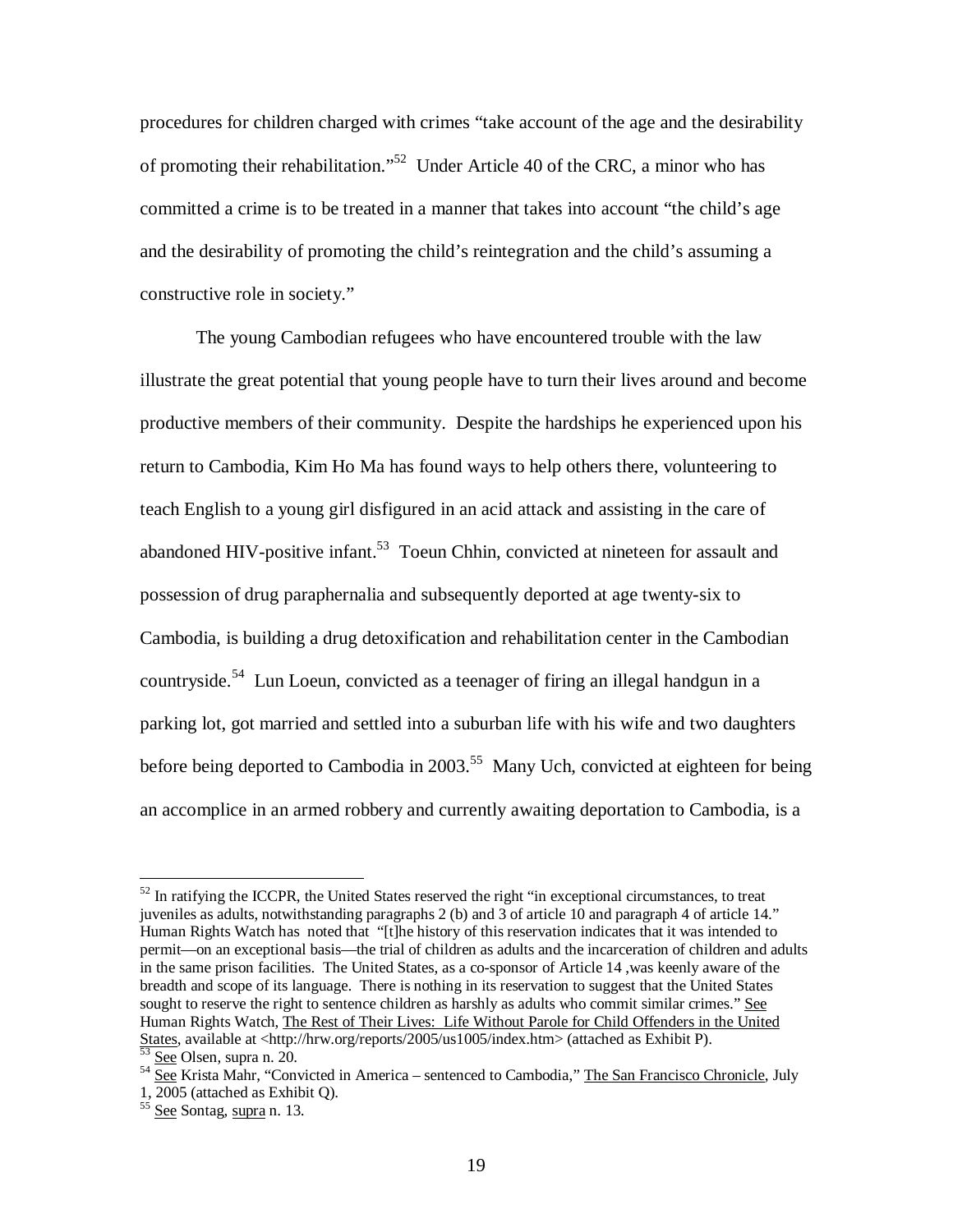loving father and runs a Little League baseball team for Cambodian children.<sup>56</sup> Thea Som, convicted at nineteen for aggravated assault and still in the United States awaiting deportation to Cambodia, is a literacy volunteer, a tutor for adults preparing for high school equivalency examinations, and a youth mentor.<sup>57</sup>

Current U.S. law provides no opportunity within deportation proceedings for juvenile offenders to present evidence regarding their potential for rehabilitation or any other individual circumstances. Rather than assisting in the rehabilitation of these young people, U.S. law requires that they be deported to countries they have not set foot in since early childhood and where they have no family ties, no community support, no structure to support them in "play[ing] a constructive and productive role in society."<sup>58</sup>

Although United States courts have deemed immigration proceedings to be civil rather than criminal in nature,<sup>59</sup> it may be noted that for juvenile (as well as adult) offenders, deportation is a mandatory and direct consequence of their criminal convictions. In most cases, deportation proceedings take place while the individual is still serving his or her sentence. In this context, there can be no question that laws providing for mandatory deportation and lifetime banishment from the United States of children who commit crimes, with no consideration of any factors other than whether

<sup>&</sup>lt;sup>56</sup> See Sontag, supra n. 13; Florangela Davila, "Cambodian refugee and former gang member lives a life in limbo," The Seattle Times, June 1, 2006 (attached as Exhibit R).

<sup>&</sup>lt;sup>57</sup> Chew, Amee, "Stop the Deportation of Spoken Word Artist Thea Som," Azine, June 4, 2005, available at <http://www.aamovement.net/community/theasom.htm> (attached as Exhibit S).

 $58$  Domingues v. United States, supra n. 38,  $\sqrt{8}$  83.

<sup>&</sup>lt;sup>59</sup> See, e.g., Fong Yue Ting v. United States, 149 U.S. 698, 730 (1893), commenting that a deportation proceeding "is in no proper sense a trial and sentence for a crime or offence. It is simply the ascertainment, by appropriate and lawful means, of the fact whether the conditions exist upon which Congress has enacted that an alien of this class may remain within the country. The order of deportation is not a punishment for crime." Justice Brewer, in dissent, countered that "[i]t needs no citation of authorities to support the proposition that deportation is punishment. Every one knows that to be forcibly taken away from home and family and friends and business and property, and sent across the ocean to a distant land, is punishment, and that oftentimes most severe and cruel." Id., 149 U.S. at 740.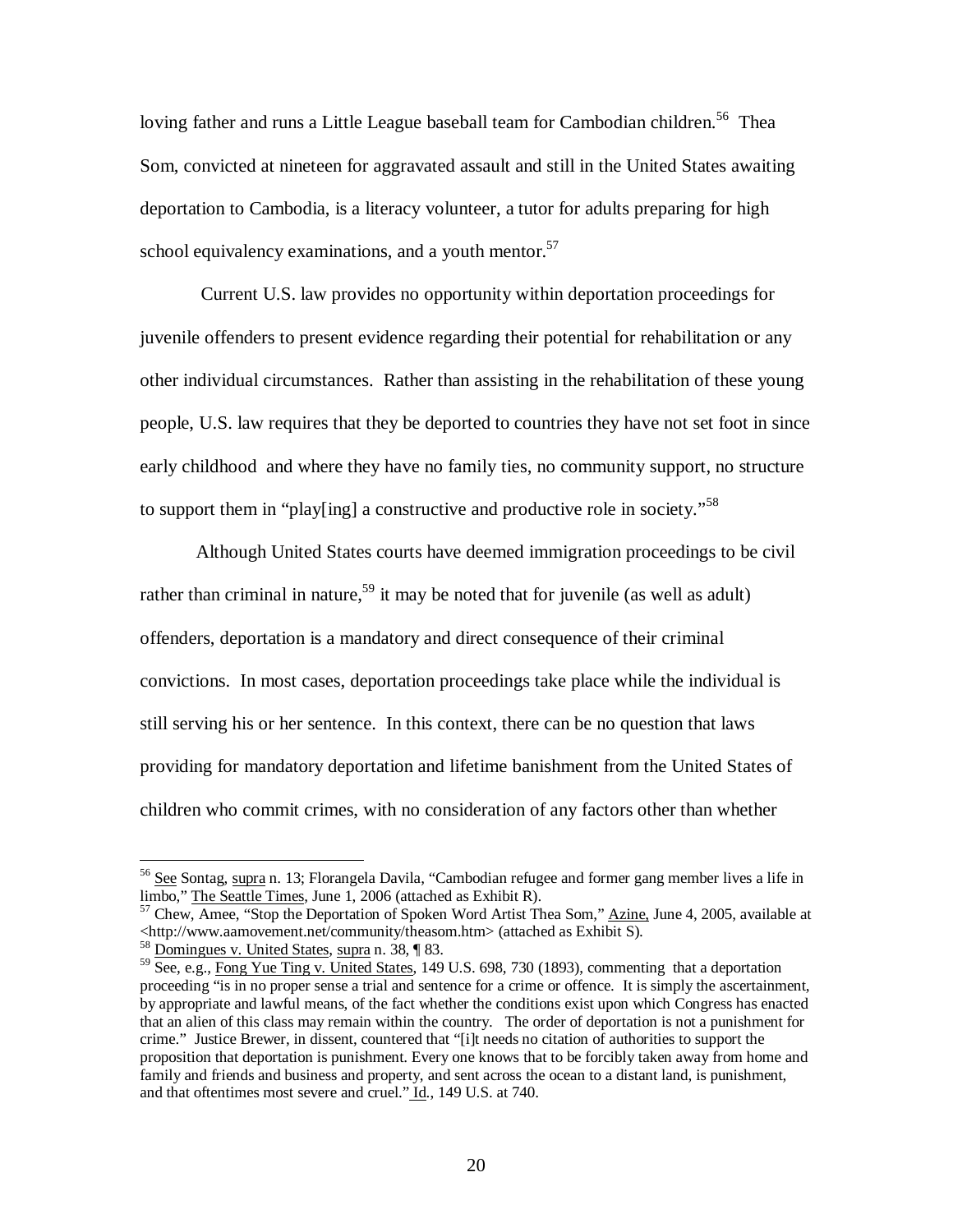their conviction constitutes a deportable offense, implicate international legal standards with regard to the treatment of juvenile offenders. Such laws violate the requirement, explicit in the ICCPR and Beijing Rules, and recognized by the Commission as implicit under Article VII of the American Declaration, that states must endeavor to rehabilitate juvenile offenders. They also violate the requirement under Article 3 of the CRC that "[i]n *all* actions concerning children . . . the best interests of the child shall be a primary consideration" (emphasis added).

# **B. Mandatory Deportation of International Adoptees Violates Their Rights to Protection Against Abusive Attacks on Private and Family Life (Art.V) and to Establish a Family (Art. VI).**

Article V of the American Declaration guarantees the right to protection of the law against abusive attacks upon private and family life, and Article VI guarantees the right "to establish a family, the basic element of society, and to receive protection therefore." Taken together, these two articles "prohibit arbitrary or illegal interference with family life" by the State, except where such interference is justified by a "pressing need to protect public order, and where the means are proportional to that end."<sup>60</sup>

Under the Commission's interpretive mandate, developments in international law regarding international adoption may inform the Commission's interpretation of Articles V and VI of the American Declaration.<sup>61</sup> The Convention on Protection of Children and Co-operation in Respect of Intercountry Adoption ("Hague Convention"), which the United States has signed and has taken significant steps toward ratifying, requires in three separate articles that receiving states provide intercountry adoptees with the right to

<sup>&</sup>lt;sup>60</sup> Inter-Am. C.H.R., "Report on the Situation of Human Rights of Asylum Seekers within the Canadian Refugee Determination System,"  $\frac{\text{supra}}{\text{supra}}$  n. 35,  $\P\P$  162, 166.

See supra n. 37 and accompanying text.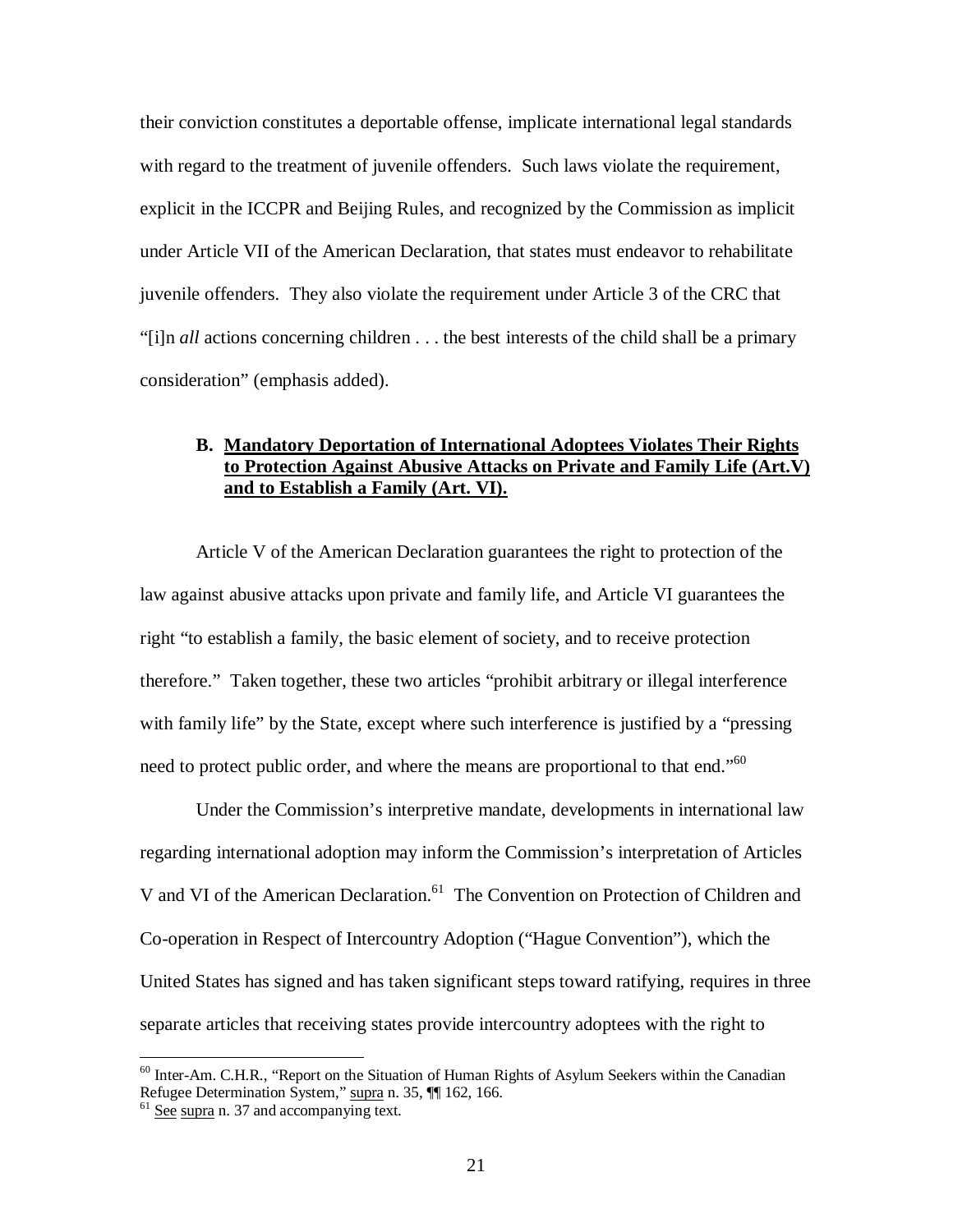*reside permanently* in the receiving state following an adoption. <sup>62</sup> Article 21 of the CRC provides that "States Parties that recognize and/or permit the system of adoption shall ensure that the best interests of the child shall be the paramount consideration and they shall . . .ensure that the child concerned by inter-country adoption enjoys safeguards and standards equivalent to those existing in the case of national adoption."

Mandatory deportation of any longtime resident of the United States, without an individualized hearing to consider of the nature of the individual's criminal offense or the extent of his or her family ties, raises questions regarding the necessity and proportionality of the State's actions.<sup>63</sup> In cases involving individuals who were adopted from abroad as young childen, the effects of mandatory deportation laws are particularly arbitrary and disproportionate. When John Gaul was deported to Thailand for stealing a car and passing bad checks, he left behind his entire family and the only life he has known, returning to a country as foreign to him as it would be to any native-born American. Joao Herbert also left behind his entire family when he was deported to Brazil on the basis of a single marijuana charge; he spoke no Portuguese and knew no one in Brazil. Within three years of his arrival he had been brutally murdered. Jess Mustanich and Daniel Heiskala face the same prospect of life-long separation from their

 $62$  Art. 5 of the Hague Convention provides that "[a]n adoption within the scope of the Convention shall take place only if the competent authorities of the receiving State . . . have determined that the child is or will be authorized to enter and reside permanently in that State." Art. 17 provides that "[a]ny decision in the State of origin that a child should be entrusted to prospective adoptive parents may only be made if . . . it has been determined, in accordance with Article 5, that . . . the child is or will be authorized to enter and reside permanently in the receiving State." Article 18 provides that "[t]he Central Authorities of both States shall take all necessary steps to obtain permission for the child to leave the State of origin and to enter and reside permanently in the receiving State."

<sup>&</sup>lt;sup>63</sup> Employing a balancing test under Article 8 of the European Convention, the European Court for Human Rights has found on numerous occasions that deportations violated the right to private life and family unity. See, e.g*.*, Eur. Ct. H.R., Beldjoudi v. France, Judgment of March 26, 1992, No. 12083/86; Berrehab v. the Netherlands, Judgment of June 21, 1988, No. 10730/84. This balancing test, in both the European and Inter-American contexts, is discussed in detail in Petitioners' Final Observations Regarding the Merits of the Case.